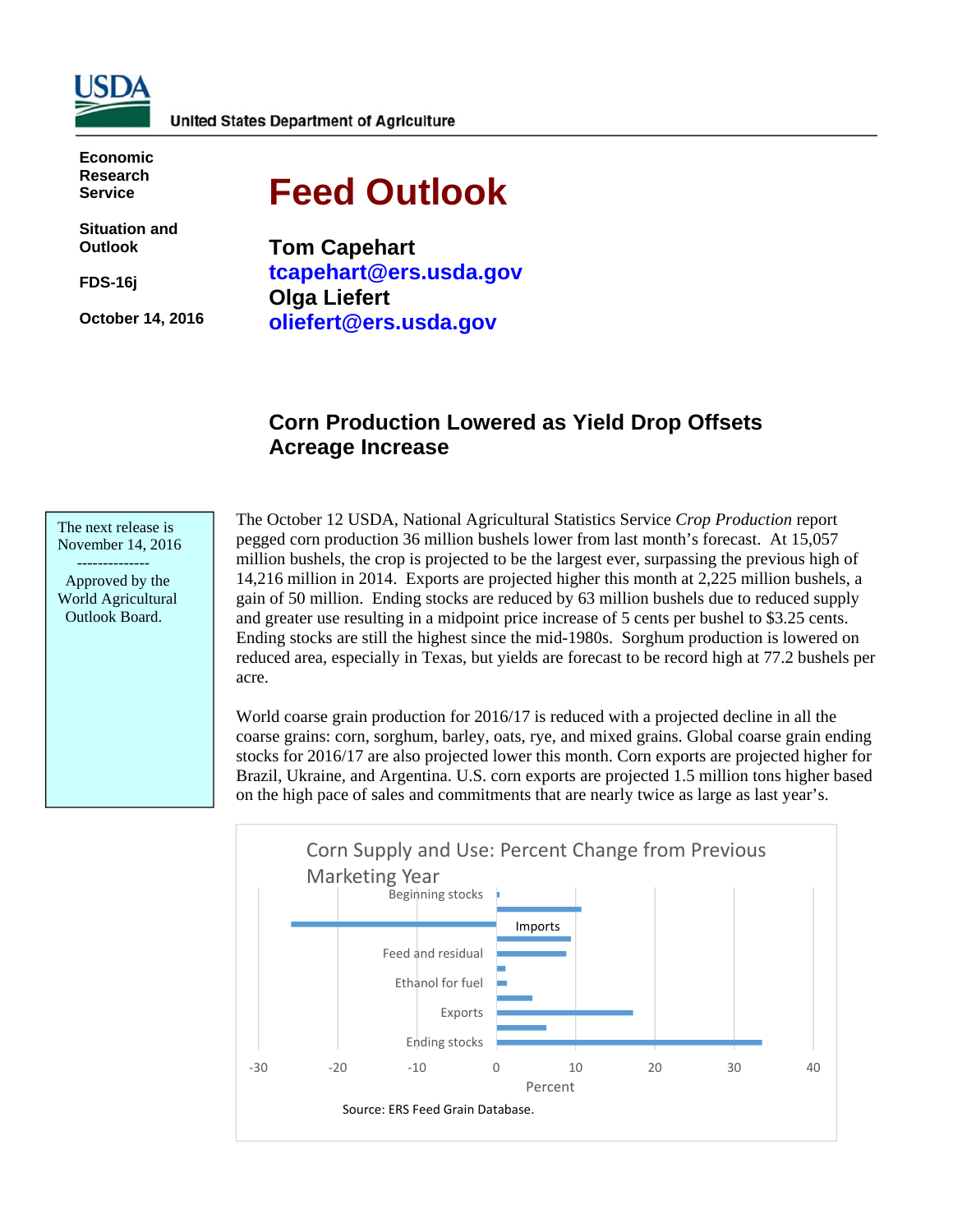# **Domestic Outlook**

### *Feed Grain Production Declines to 399.6 Million Tons*

U.S. feed grain production for 2016/17 is forecast at 399.6 million metric tons, 1.4 million below last month's 401.0 million. The month-to-month decline reflects corn, sorghum, barley, and oats production as reported in the USDA, National Agricultural Statistics Service (NASS) October 12 *Crop Production* and September 30 *Small Grains Summary* report. Production last year was 366.7 million tons. Planted area for the four grains is reduced 0.2 million acres this month. Projected yield was virtually unchanged. Beginning stocks were raised to 0.6 million tons to 48.1 million due to balance sheet changes for 2015/16. Total 2016/17 feed grain supply is 451.0 million tons, compared with 417.3 million in 2015/16.



Source: USDA, World Agricultural Outlook Board, W*ASDE* and National Agricultural Statistics Service, *Crop Production*.

Total 2016/17 feed grain use is projected at 388.1 million tons, just 1 million over last month's projection. Both food, seed, and industrial use (FSI) and feed and residual were adjusted to account for corn and sorghum for ethanol changes and stocks on September 1, which were estimated in the NASS *Grain Stocks* report on September 30 at 48.1 million tons.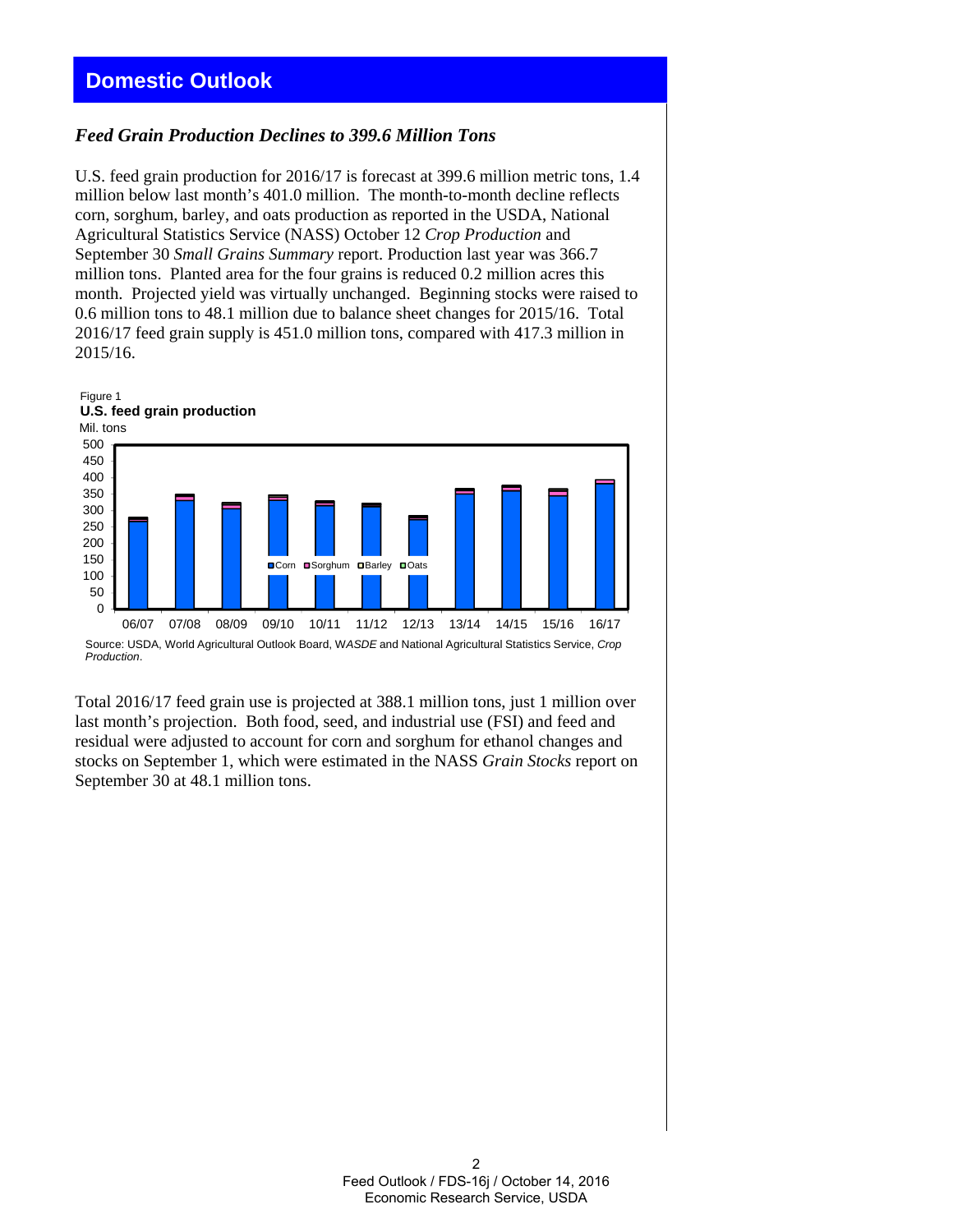### **Table 2 Monthly corn (yellow #2) prices for Central Illinois and Louisiana Gulf**



Jan. Jan. Jan. Jan. Jan. Jan. Jan. Jan. Jan. Jan. Jan. Jan. Jan. Jan. Jan. Jan. Jan. 2000 01 02 03 04 05 06 07 08 09 10 11 12 13 14 15 16

Sources: USDA, Economic Research Service, *Feed Grains Database* and USDA, Agricultural Marketing Service, http://marketnews.usda.gov/portal/lg.

On a September-August marketing year basis, feed and residual for the four feed grains plus wheat is projected to total 157.2 million tons. The projected index of grain consuming animal units (GCAU) in 2016/17 is projected at 95.5. Feed and residual per GCAI is estimated at 1.6 tons per million.

# *Corn Production Reduced on Lower Yield Forecast*

Projected corn production for 2016/17 is lowered 36 million bushels this month to 15,057 million bushels. Higher forecast harvested acres were offset by a 1-bushel per acre reduction in yield. At 173.4 bushels per acre, yield is 5 bushels per acre greater than last year. Carryin from 2015/16 is raised 22 million bushels, giving total supplies for 2016/17 of a record-high 16,845 million bushels.

# *Balance Sheet Changes for 2015/16*

Estimated corn supplies for 2015/16 were raised 2 million bushels this month to 15,400 million based on Census Bureau import data through August that set 2015/16 imports at 67 million bushels. Corn imports are more than double the 32 million bushels in 2014/15, with increases across the organic, seed, and feed categories. Organic shipments represented 30 percent of total imports, seed corn 11 percent, and corn for feed 59 percent. Shipments of corn from multiple origins for feed to Charlotte, North Carolina, accounted for 20 percent of the feed shipments.

The NASS *Grain Crushings and Co-Products Production* report indicated 2015/16 corn for ethanol at 5,206 million bushels, 6 million higher than last month's projection of 5,200 million. Corn for ethanol use was 5,200 million bushels in 2014/15. Other FSI categories were unchanged this month, bringing the total to 6,573 million bushels, just 6 million over last year.

Data from the Census Bureau for August cap the marketing year with exports of 1,898 million bushels. August shipments came in at slightly lower levels than expected, resulting in a decline of 17 million bushels.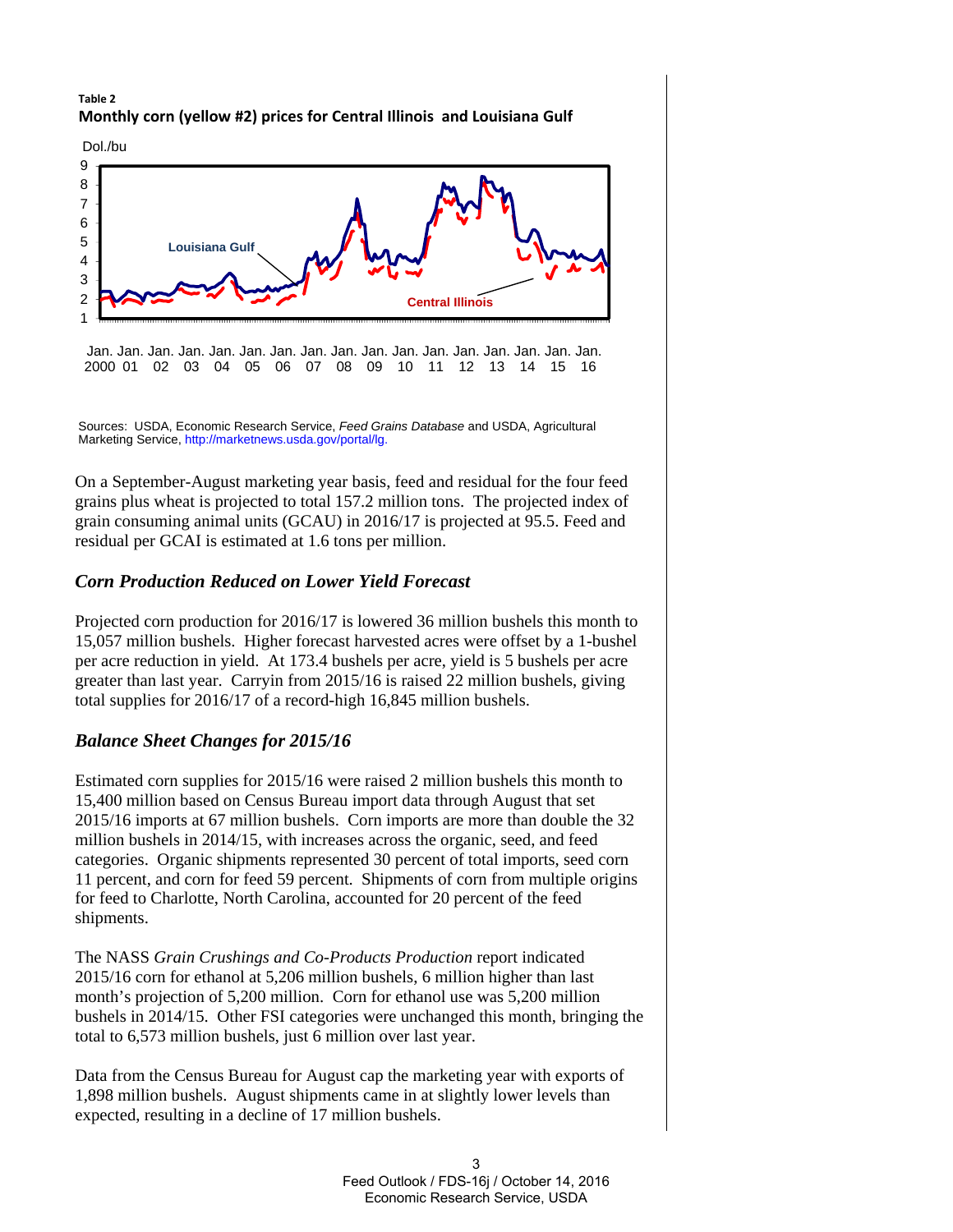Billion bushels **Figure 3 U.S. corn feed and residual use**



Sources: USDA, Economic Research Service, *Feed Grains Database* and USDA, World Agricultural Outlook Board, *WASDE.*

The September 30 NASS *Grain Stocks* report pegged ending stocks for corn at 1,738 million bushels, 22 million higher than the September projection in USDA's *World Agricultural Supply and Demand Estimates* (WASDE) report. The slightly higher ending stocks reported resulted in an 8.3-million-bushel decline in feed and residual disappearance to 5,192 million, 122 million below 2014/15.

The 2016/17 season-average price received by farmers is projected 5 cents higher on both ends of the range to \$2.95 to \$3.55 per bushel on a 63-million-bushel decline in ending stocks. The midpoint price is \$3.25 per bushel.

# *Sorghum Production Forecast Lower on Reduced Acreage and Higher Yield*

The 2016/17 crop is forecast down 22 million bushels this month as an area reduction is offset by a 1.5-bushel-per-acre yield increase to a record high 77.2 bushels per acre. A 450,000-acre reduction in Texas harvested area contributed to the reduction in production. The 467-million-bushel crop is down 130 million bushels from 2015/16. Combined with a 1.5-million-bushel increase in carryin, supply is projected at 504 million bushels, 20 million below last month's forecast and 115 million below 2015/16.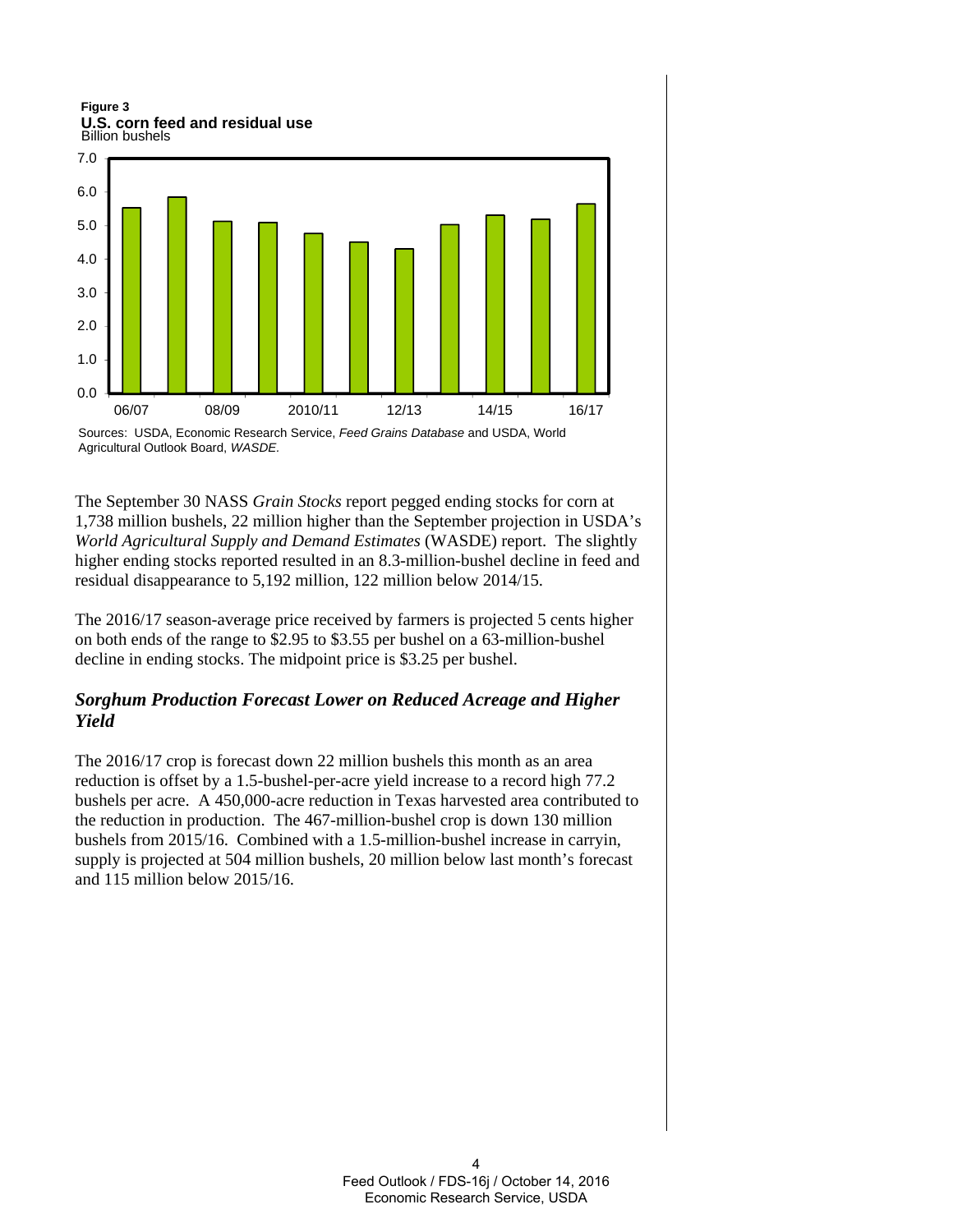**Figure 4 U.S. sorghum yields**







Projected sorghum FSI and feed and residual are each reduced 5 million bushels due to tighter supplies. Ending stocks are reduced 10 million bushels to 44 million.

### *Changes to the 2015/16 Sorghum Balance Sheet*

Sorghum supplies are estimated down less than a million bushels due to a marginal reduction in year-end imports as reported by the Census Bureau. Imports in 2015/16 totaled 4.6 million bushels, compared with the previous forecast of 5 million. Total supply is now set at 620 million bushels, 153 million greater than 2014/15's 467 million.

The October 3 NASS *Grain Crushings and Co-Products Production* report supports a 2015/16 sorghum FSI forecast of 142 million bushels, slightly lower than last month's estimate but 127 million above 2014/15.

Also based on Census Bureau data for August, sorghum exports for 2015/16 are lowered 1.4 million bushels to 338.6 million. More than 80 percent of U.S. sorghum exports during August went to China. Mexico is the next largest buyer, taking 7 percent. Shipments in 2015/16 were 13 million below the 352 million in 2014/15.

The September 30 *Grain Stocks* reported sorghum stocks of 37 million bushels, slightly above the September WASDE projection. As a result, feed and residual is raised 3 million bushels to 103 million, 21 million above 2014/15's 82 million. Large supplies likely prompted gains in feed and residual.

The 2016/17 sorghum price is raised 5 cents per bushel on the low and high ends of the range of \$2.80 to \$3.40 per bushel. The projected midpoint is 3.10 per bushel.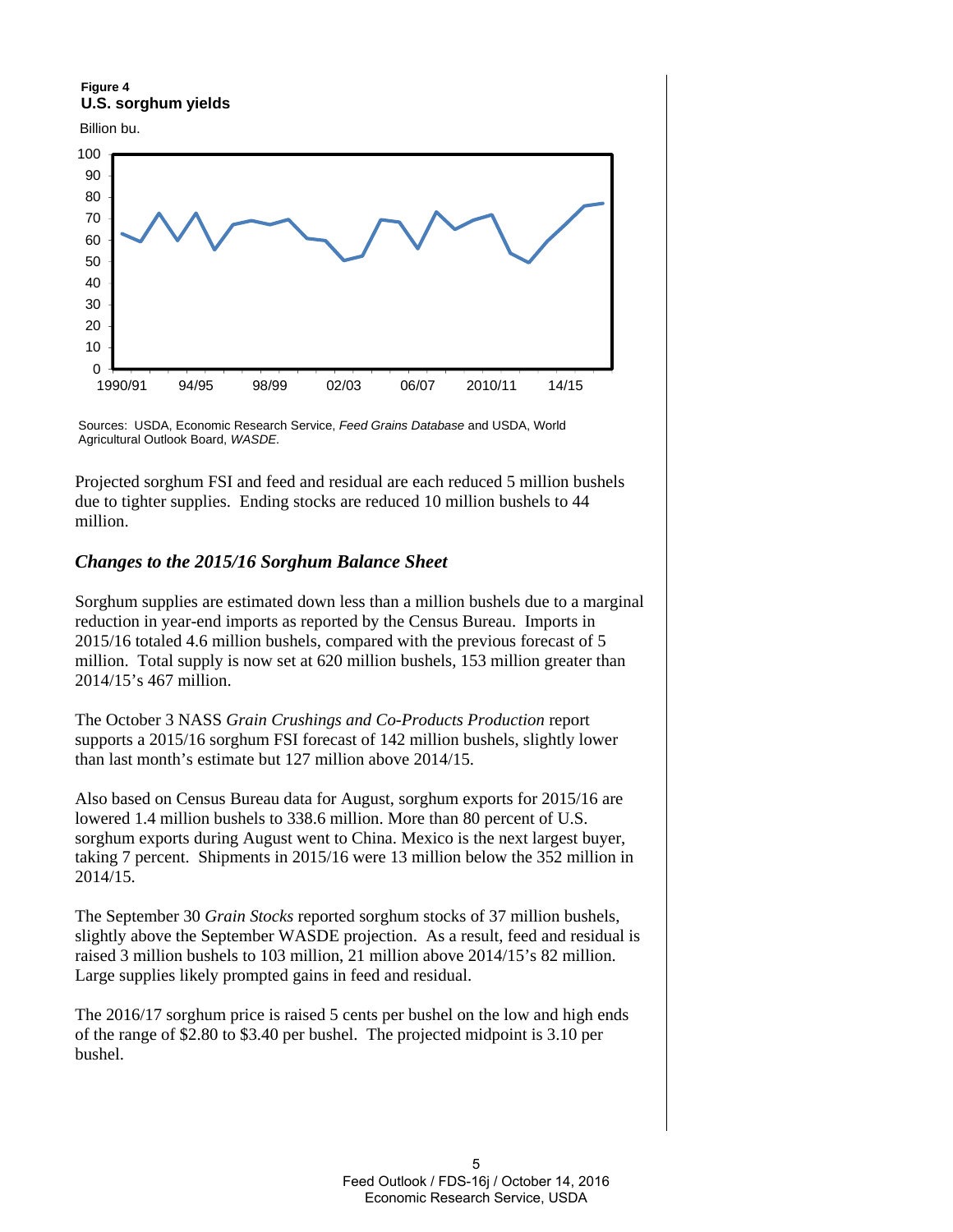# *2016/17 Barley Crop Forecast Higher*

The September 30 *Small Grains Summary* estimates 2016 barley production at 199 million bushels, down 9 percent from the revised 2015 total of 218 million. Average yield per acre, at 77.9 bushels, is up 8.8 bushels from the previous year and is the highest yield on record since estimates began in 1866. Producers planted 3.05 million acres in 2016, down 16 percent from last year. Harvested area, at 2.56 million acres, is down 19 percent from 2015.

For 2016/17, total use is raised 5 million bushels as feed and residual gains 10 million bushels and forecast export volume slips 5 million bushels from last month. At 223 million bushels, total use is 10 million bushels above 2015/16.



Sources: USDA, Economic Research Service, *Feed Grains Database* and USDA, World Agricultural Outlook Board, *WASDE.*

For 2015/16, barley planted acreage is revised upward to 3.6 million acres, 6,500 above last month's forecast. The final yield for the 2015/16 crop is raised slightly to 69.1 bushels per acre. The 4-million-bushel increase in forecast production boosts barley supplies to 315 million bushels, 28 million over 2014/15.

The NASS *Grain Stocks* report pegged barley stocks on June 1 at 102 million bushels, marginally below the prior estimate. As a result of the stock change and the 4-million-bushel increase in supply, feed and residual is increased just over 4 million bushels to 50 million.

Barley prices were lowered 5 cents on the low and high ends of the range to \$4.50 to \$5.30 per bushel for a midpoint of \$4.90 per bushel

### *Oats*

The NASS *Small Grains Summary* forecasts 2016 oats harvested acreage at 981,000 acres, 184,000 acres below the previous forecast. Combined with a yield of 66 bushels per acre (unchanged this month) puts production at 65 million bushels. Carryin is raised 6,000 bushels to 57 million bushels and imports, primarily from Canada, are projected at 90 million bushels, making total supplies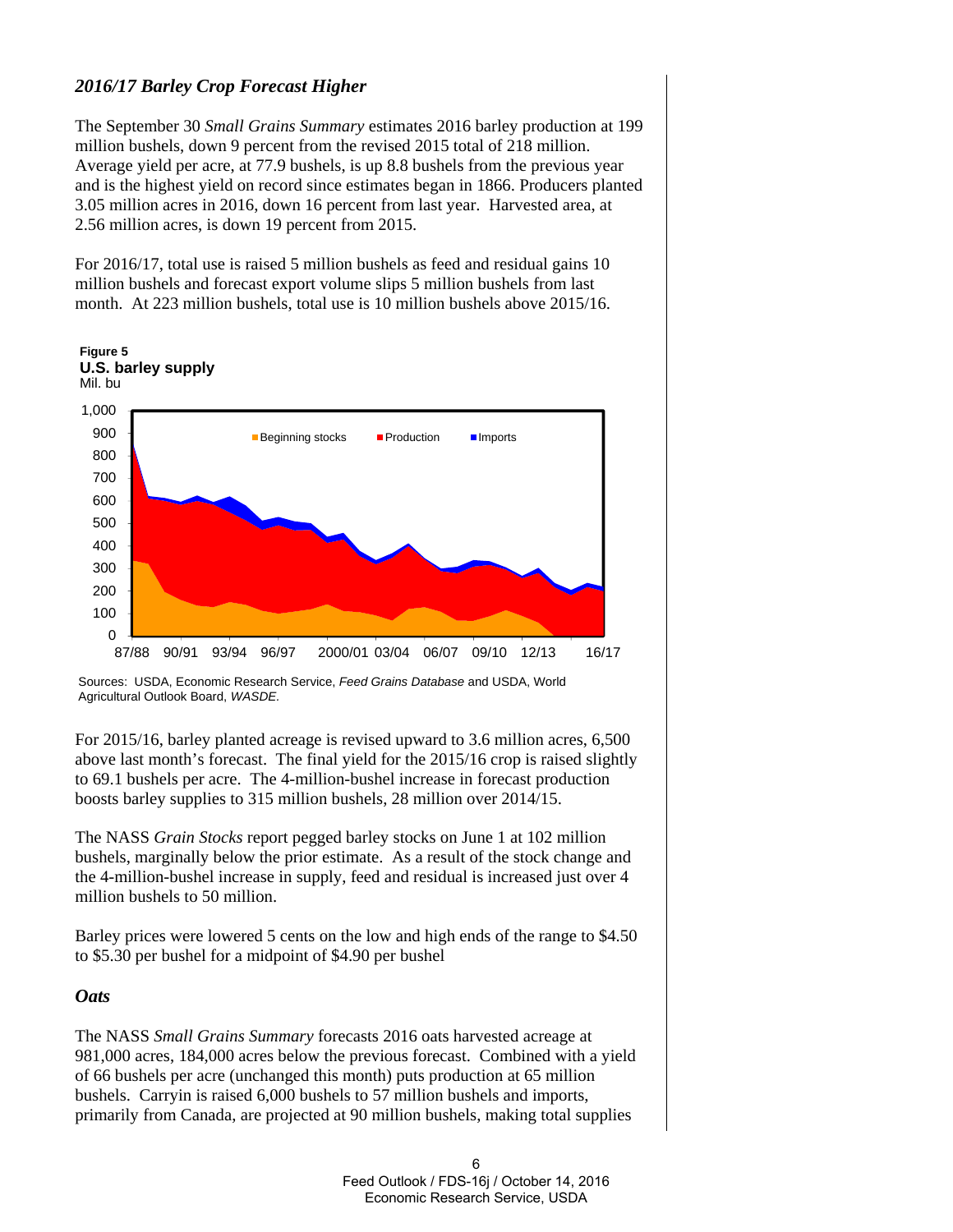212 million bushels, 17 million below 2015/16. With lower supplies, feed and residual use is projected 5 million bushels lower to 90 million. Stocks are reduced 7 million bushels to 47 million.

# *2015/16 Balance Sheet Adjustments*

In 2016/17, the United States is expected to import more oats than it produces. Canadian oats production is expected to decline to 174 million bushels. Of that, the United States is expected to purchase approximately 90 million bushels, or about 40 percent of the U.S. supply.

Oats prices are raised 5 cents on each end of the range to \$1.60 to \$2.00 per bushel, for a midpoint of \$1.80.

# *Hay*

The October 12 *Crop Production* report forecasts all U.S. hay production in 2016 at 141.6 million tons, up 7 million from 2015 due to increased area and yields. Based on October 1 conditions, the all-hay yield is expected to be 2.52 tons per acre, up from 2.47 tons per acre in 2015. Harvested acres are forecast at 56.1 million acres, up slightly from 56.5 million last year.



Source: USDA, National Agricultural Statistics Service, *Crop Production.* 

Production of alfalfa hay and alfalfa mixtures is forecast at 62.8 million tons, up from the August forecast and up 7 percent from 2015. Yields are forecast to average 3.45 tons per acre, a slight increase relative to the 3.33 tons per acre producers harvested in 2014. Drought conditions in West Coast States sapped yields; elsewhere, such as in parts of the Corn Belt, good moisture boosted yields. Area harvest is virtually unchanged from last year at 18.3 million acres.

The October 9 *Crop Production* report indicates that other hay production is down slightly from the August forecast to 79.2 million tons. Yields are down 0.02 tons per acre to 2.07 tons but are up from the 2.03 tons per acre harvested in 2014. This forecast exceeds the previous yield record in 2004 by 0.01 tons per acre.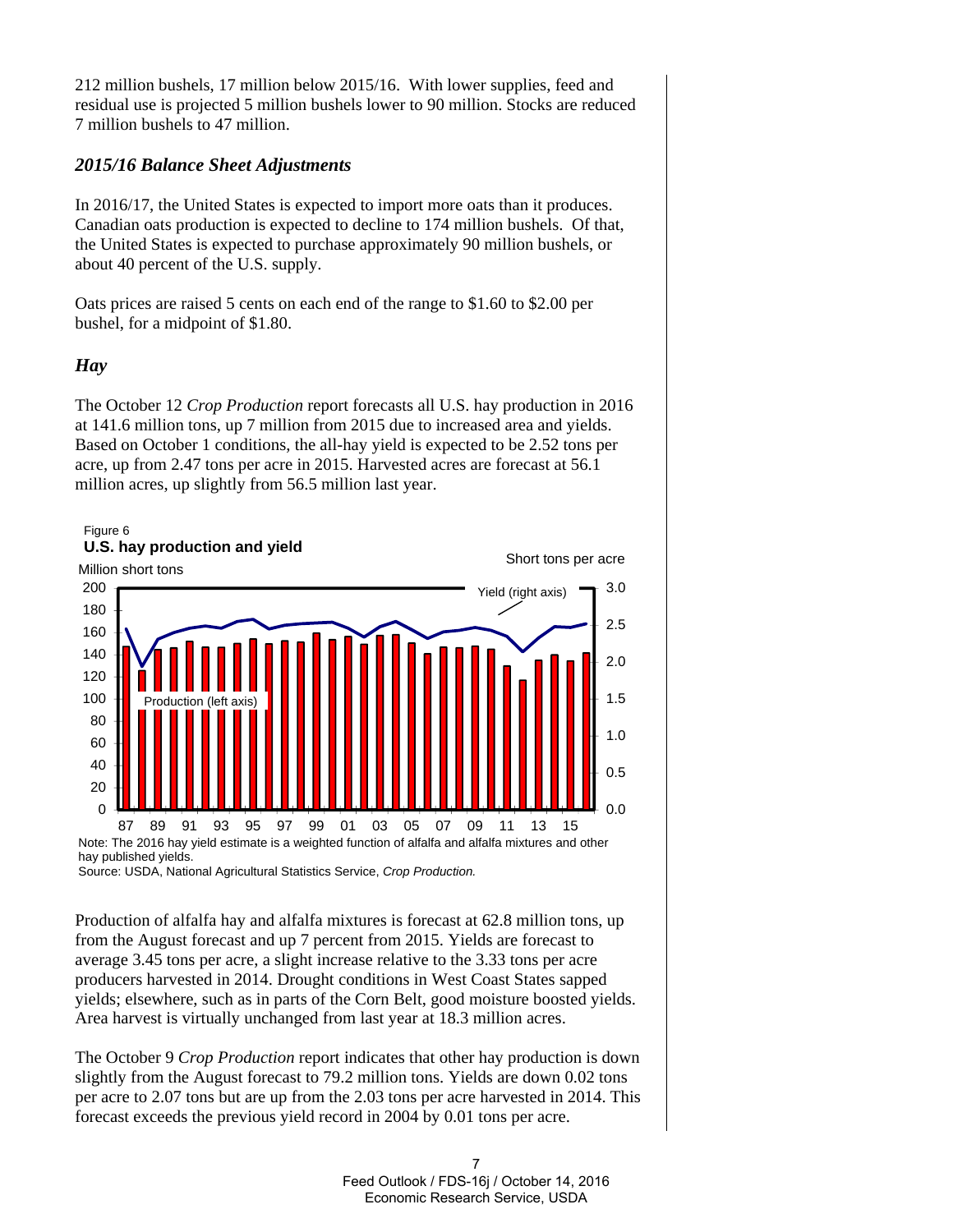### Figure 7 **December 1 U.S. hay stocks and RCAU's**



Sources: USDA, Economic Research Service, *Feed Grains Database* and USDA, National Agricultural Statistics Service, *Crop Production.*

Roughage-consuming animal units (RCAUs) in 2015/16 is estimated at 70.7 million, up 2\_ percent from 2015/16. Despite the higher RCAUs, the year-to-year increase in expected hay production results in unchanged hay supply per RCAU, forecast at 2.29 tons for 2015/16 and 2016/17.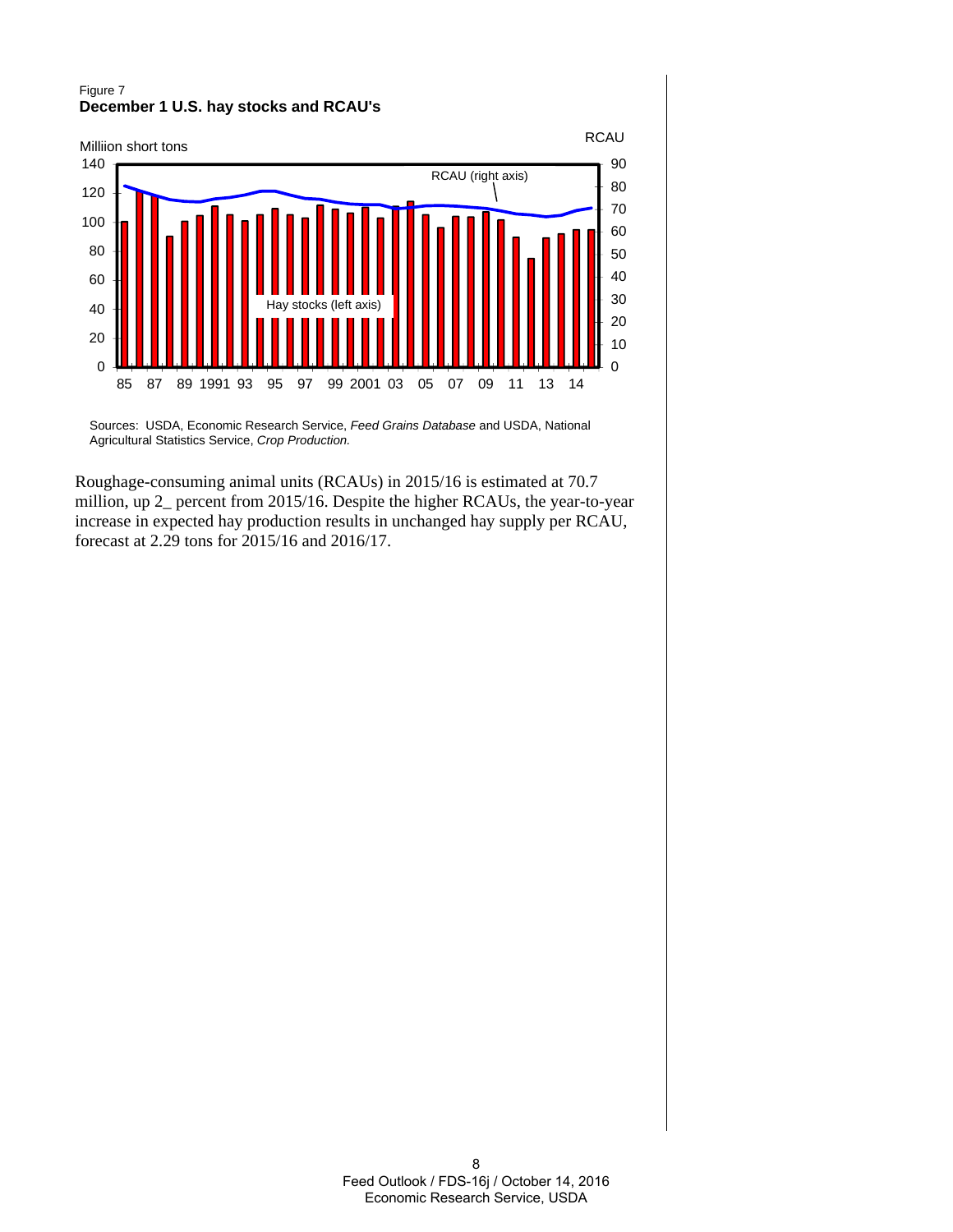# **International Outlook**

Global coarse grain production in 2016/17 is projected down 5.0 million tons this month to 1,314.8 million, while foreign coarse grain output is down 3.6 million tons to 914.8 million, though it is up 34.0 million tons from the year before. Foreign corn production is virtually unchanged this month with a number of offsetting changes, while foreign barley prospects are cut 1.2 million tons, mixed grains are reduced 0.8 million, millet is down 0.7 million, sorghum is trimmed 0.3 million, and oats and rye are reduced 0.2 million tons each.

World corn production totals over a billion tons, and the United States is by far the largest corn producer and exporter, with a 40-percent share in world corn output and more than half of exports. The United States has also has been a leader in corn yields. Although the size of U.S. corn yields is still considerably ahead of other major corn exporters, the growth in yields, without controlling for the variation in weather across countries, is much slower than in other competitors. A comparison of the percentage change in corn yields for major corn exporters over the last 20 years, using 5-year averages for 1996-00, and 2011-15, shows that U.S. growth is among the slowest, just 16 percent over 20 years. Below is the summary table and a figure that compares average yields in 1996-2000, 2011-15, and the current 2016/17 forecast. The table gives the percent increase in corn yield from the average annual value in 1996-2000 to the average annual value in 2011-15.

### **Corn yield growth rates, by country, from 1996-2000 to 2010-16**

| Country        | u.s. | Argentina | EU | Ukraine | Brazil             | <b>Russia</b> | <b>South Africa</b> |
|----------------|------|-----------|----|---------|--------------------|---------------|---------------------|
| Percent change | 16   | 35        | 13 | 100     | $\mathbf{C}$<br>o. | 104           | υı                  |

### **Figure 8**

### **Dynamics of corn yields for major exporters over 20 years, 1996-2016**



**Tons per hectare** *(Average annual values over 5-year periods)* 

Source: USDA, Foreign Agricultural Service, Production, Supply and Distribution online database. For the table above: calculation based on data from the above source.

For at a glance information and specific causes of the revisions and details of this month's changes in coarse grain production, see tables A1 and A2 and maps A1, A2, and A3. The changes in global, foreign, and U.S coarse grain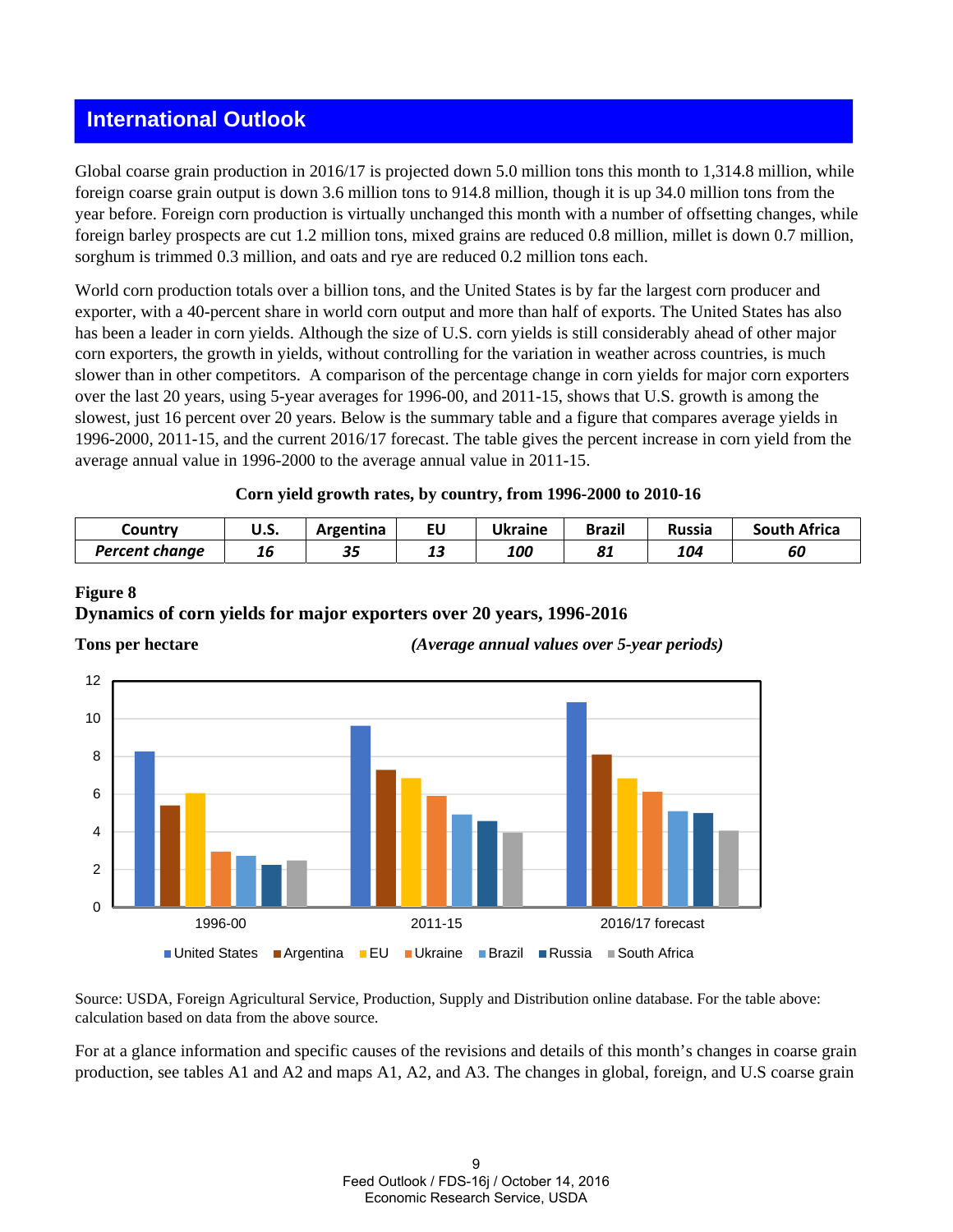production by type of grain are presented in table A1, while coarse grain production changes by country and type of grain are presented in table A2.

| Table A1 - World and U.S. coarse grain production at a glance (2016/17), October 2016 |                     |                  |                                                                                                                                           |  |  |  |  |  |  |  |
|---------------------------------------------------------------------------------------|---------------------|------------------|-------------------------------------------------------------------------------------------------------------------------------------------|--|--|--|--|--|--|--|
| Type of crop                                                                          | <b>Production</b>   | Change $1$       | <b>Comments</b>                                                                                                                           |  |  |  |  |  |  |  |
|                                                                                       | <b>Million tons</b> |                  |                                                                                                                                           |  |  |  |  |  |  |  |
| <b>Coarse grains production (total)</b>                                               |                     |                  |                                                                                                                                           |  |  |  |  |  |  |  |
| World                                                                                 | 1.314.8             | $-5.0$           |                                                                                                                                           |  |  |  |  |  |  |  |
| Foreign                                                                               | 914.8               | $-3.6$           |                                                                                                                                           |  |  |  |  |  |  |  |
| <b>United States</b>                                                                  | 400.0               | $-1.4$           | See section on U.S. domestic feed grains.                                                                                                 |  |  |  |  |  |  |  |
| World production of coarse grains by type of grain                                    |                     |                  |                                                                                                                                           |  |  |  |  |  |  |  |
|                                                                                       |                     |                  | <b>CORN</b>                                                                                                                               |  |  |  |  |  |  |  |
| World                                                                                 | 1025.7              | $-0.9$           |                                                                                                                                           |  |  |  |  |  |  |  |
| Foreign                                                                               | 643.2               | No change        | Reductions in the EU and Vietnam offset increases in Brazil, Thailand, and<br>several Sub-Saharan Africa countries. See table A2.         |  |  |  |  |  |  |  |
| <b>United States</b>                                                                  | 382.5               | $-0.9$           | See section on U.S. domestic feed grains.                                                                                                 |  |  |  |  |  |  |  |
| <b>SORGHUM</b>                                                                        |                     |                  |                                                                                                                                           |  |  |  |  |  |  |  |
| World                                                                                 | 64.3                | $-0.9$           |                                                                                                                                           |  |  |  |  |  |  |  |
| Foreign                                                                               | 52.5                | $-0.3$           | A reduction in Brazil (see table A2) is slightly offset by small increases in<br>Burkina, EU, Togo, and Zimbabwe.                         |  |  |  |  |  |  |  |
| <b>United States</b>                                                                  | 11.9                | $-0.6$           | See section on U.S. domestic feed grains.                                                                                                 |  |  |  |  |  |  |  |
| <b>BARLEY</b>                                                                         |                     |                  |                                                                                                                                           |  |  |  |  |  |  |  |
| World                                                                                 | 143.7               | $-1.0$           |                                                                                                                                           |  |  |  |  |  |  |  |
| Foreign                                                                               | 139.4               | $-1.2$           | Reductions in the EU, Russia, Canada, and India more than offset<br>increases in Morocco. See table A2.                                   |  |  |  |  |  |  |  |
| <b>United States</b>                                                                  | 4.3                 | 0.2              |                                                                                                                                           |  |  |  |  |  |  |  |
|                                                                                       |                     |                  | <b>OATS</b>                                                                                                                               |  |  |  |  |  |  |  |
| World                                                                                 | 22.6                | $-0.4$           |                                                                                                                                           |  |  |  |  |  |  |  |
| Foreign                                                                               | 21.7                | $-0.2$           | Reductions in the EU (Poland and Spain) and a small adjustment in<br>Canada.                                                              |  |  |  |  |  |  |  |
| <b>United States</b>                                                                  | 0.9                 | $-0.2$           |                                                                                                                                           |  |  |  |  |  |  |  |
|                                                                                       |                     |                  | <b>RYE</b>                                                                                                                                |  |  |  |  |  |  |  |
| <b>World</b>                                                                          | 12.9                | $-0.2$           |                                                                                                                                           |  |  |  |  |  |  |  |
| Foreign                                                                               | 12.5                | $-0.2$           | Reduction in the EU (Poland and Denmark), and a tiny increase in Brazil.                                                                  |  |  |  |  |  |  |  |
| <b>United States</b>                                                                  | 0.34                | less than<br>0.1 |                                                                                                                                           |  |  |  |  |  |  |  |
|                                                                                       |                     |                  | <b>MILLET</b>                                                                                                                             |  |  |  |  |  |  |  |
| <b>World</b>                                                                          | 29.8                | $-0.7$           | A 0.75-million-ton reduction in India; tiny adjustments in Zambia and<br>Zimbabwe. Millet production data are not maintained for the U.S. |  |  |  |  |  |  |  |
|                                                                                       |                     |                  | <b>MIXED GRAINS</b>                                                                                                                       |  |  |  |  |  |  |  |
| World                                                                                 | 15.7                | $-0.8$           | Reduction in the EU (mainly in Poland and France). Mixed grains production<br>data are not maintained for the U.S.                        |  |  |  |  |  |  |  |
|                                                                                       |                     |                  | Change from previous month. For changes by country in corn, sorghum, and barley, see table A2.                                            |  |  |  |  |  |  |  |
|                                                                                       |                     |                  | Source: USDA, Foreign Agricultural Service, Production, Supply and Distribution online database.                                          |  |  |  |  |  |  |  |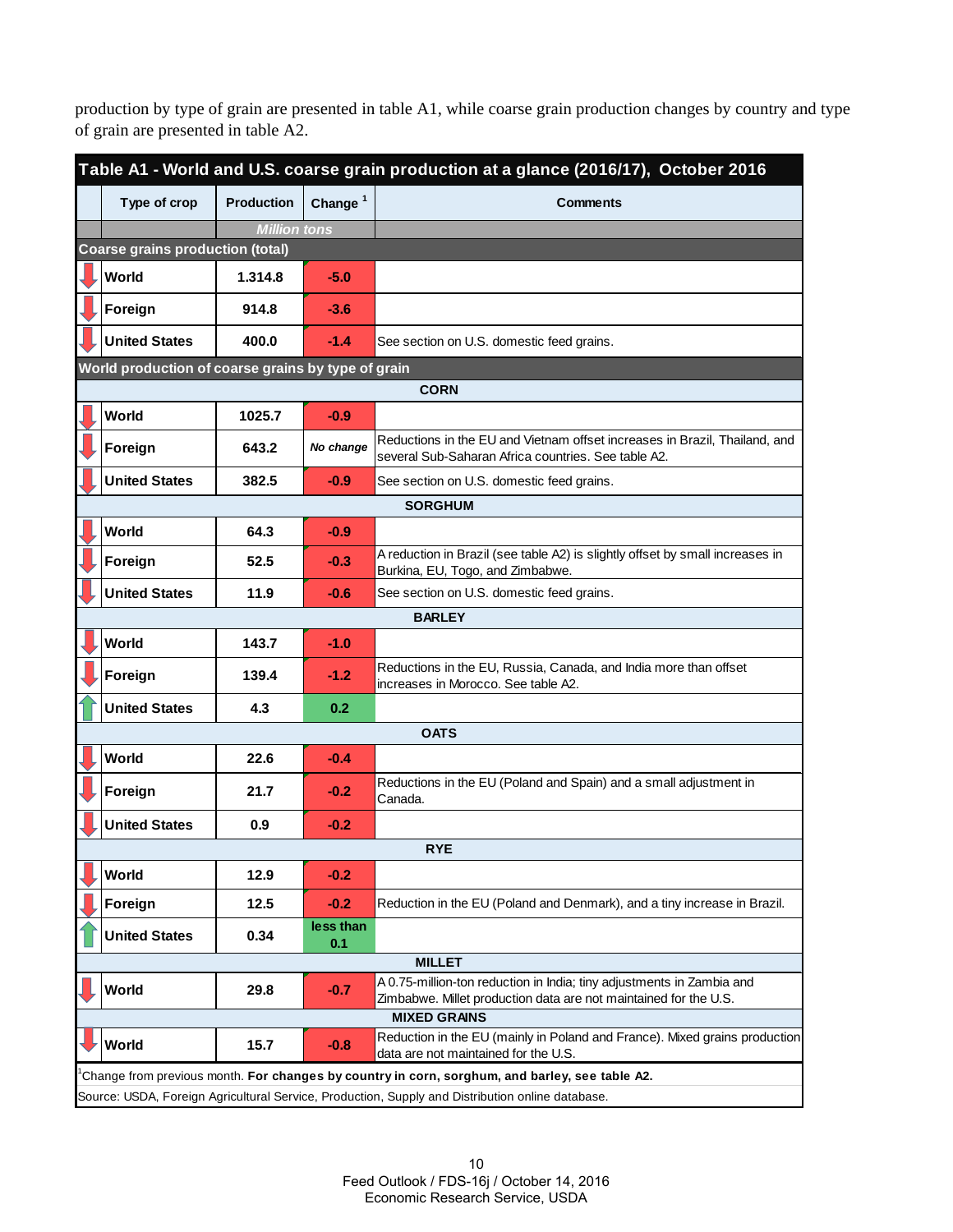| Table A2 - Coarse grain production by country at a glance, October 2016 |           |                                    |        |                                                                                                                                                                                                                                                                                                                                                    |  |  |  |  |  |  |
|-------------------------------------------------------------------------|-----------|------------------------------------|--------|----------------------------------------------------------------------------------------------------------------------------------------------------------------------------------------------------------------------------------------------------------------------------------------------------------------------------------------------------|--|--|--|--|--|--|
| Type of crop                                                            |           | $ Crop$ year Production $ Change1$ |        | <b>Comments</b>                                                                                                                                                                                                                                                                                                                                    |  |  |  |  |  |  |
|                                                                         |           | <b>Million tons</b>                |        |                                                                                                                                                                                                                                                                                                                                                    |  |  |  |  |  |  |
| Coarse grain production by country and by type of grain (2016/17)       |           |                                    |        |                                                                                                                                                                                                                                                                                                                                                    |  |  |  |  |  |  |
| <b>UNITED STATES</b>                                                    |           |                                    |        |                                                                                                                                                                                                                                                                                                                                                    |  |  |  |  |  |  |
| Corn                                                                    | Sep-Aug   | 382.4                              | $-0.9$ | See domestic section.                                                                                                                                                                                                                                                                                                                              |  |  |  |  |  |  |
| Sorghum                                                                 | Sep-Aug   | 11.9                               | $-0.6$ | See domestic section.                                                                                                                                                                                                                                                                                                                              |  |  |  |  |  |  |
|                                                                         |           |                                    |        | <b>BRAZIL</b>                                                                                                                                                                                                                                                                                                                                      |  |  |  |  |  |  |
| Corn                                                                    | March-Feb | 83.5                               | $+1.0$ | Relative domestic prices for corn run high, and the recent CONAB report<br>on winter corn area supports further corn area and production increases.                                                                                                                                                                                                |  |  |  |  |  |  |
| Sorghum                                                                 | Oct-Sep   | 1.5                                | $-0.5$ | Lower projected area reported by CONAB.                                                                                                                                                                                                                                                                                                            |  |  |  |  |  |  |
|                                                                         |           |                                    |        | <b>EUROPEAN UNION</b>                                                                                                                                                                                                                                                                                                                              |  |  |  |  |  |  |
| Corn                                                                    | Oct-Sep   | 60.3                               | $-0.9$ | Corn yields in France and Romania are reduced. Unlike extremely wet<br>weather conditions that hurt European wheat, the weather turned hot and<br>dry in mid-August and has been depleting the soil moisture and affecting<br>yields. Changes in projected corn output for other EU countries are<br>smaller and based mainly on area adjustments. |  |  |  |  |  |  |
| <b>Barley</b>                                                           | July-June | 59.6                               | $-0.4$ | Based on harvest results. Area and yield are adjusted in multiple<br>countries.                                                                                                                                                                                                                                                                    |  |  |  |  |  |  |
| <b>VIETNAM</b>                                                          |           |                                    |        |                                                                                                                                                                                                                                                                                                                                                    |  |  |  |  |  |  |
| Corn                                                                    | May-Apr   | $5.5\,$                            | $-0.8$ | Record-high quantities of imported cheap corn drive down local prices.<br>Farmers are expected to reduce area planted for corn.                                                                                                                                                                                                                    |  |  |  |  |  |  |
|                                                                         |           |                                    |        | <b>SUB-SAHARAN AFRICA</b>                                                                                                                                                                                                                                                                                                                          |  |  |  |  |  |  |
| Corn                                                                    | May-Apr   | 59.9                               | $+0.3$ | A result of a biannual review of 2016/17 production forecasts for each of<br>the 48 Sub-Saharan Africa (SSA) countries in the database.                                                                                                                                                                                                            |  |  |  |  |  |  |
|                                                                         |           |                                    |        | <b>RUSSIA</b>                                                                                                                                                                                                                                                                                                                                      |  |  |  |  |  |  |
| <b>Barley</b>                                                           | July-June | 18.2                               | $-0.5$ | Based on harvest results with 97 percent harvested.                                                                                                                                                                                                                                                                                                |  |  |  |  |  |  |
|                                                                         |           |                                    |        | Coarse grain production by country and by type of grain (2015/16)                                                                                                                                                                                                                                                                                  |  |  |  |  |  |  |
|                                                                         |           |                                    |        | <b>SUB-SAHARAN AFRICA</b>                                                                                                                                                                                                                                                                                                                          |  |  |  |  |  |  |
| Corn                                                                    | May-Apr   | 55.3                               | $+0.9$ | A result of a biannual review and updates for past years for SSA<br>countries. Corn output in South Africa alone is up 0.9 million tons to 7.9<br>million based on larger-than-expected corn deliveries as reported by<br>SAGIS (South African Grain Information System). Other changes are<br>offsetting.                                         |  |  |  |  |  |  |
|                                                                         |           |                                    |        | <b>INDIA</b>                                                                                                                                                                                                                                                                                                                                       |  |  |  |  |  |  |
| Corn                                                                    | Nov-Oct   | 21.8                               | $+0.8$ | Based on September government report, area decline.                                                                                                                                                                                                                                                                                                |  |  |  |  |  |  |
|                                                                         |           |                                    |        | <b>VIETNAM</b>                                                                                                                                                                                                                                                                                                                                     |  |  |  |  |  |  |
| Corn                                                                    | May-Apr   | 5.0                                | $-1.0$ | Inadequate precipitation in the southeast of the country affected about<br>30% of corn area, and supports reductions in both area and yield<br>estimates.                                                                                                                                                                                          |  |  |  |  |  |  |
|                                                                         |           |                                    |        | Change from previous month. Smaller changes for corn, sorghum, and barlet are made for a number of countries, see maps A1, A2, and A3.                                                                                                                                                                                                             |  |  |  |  |  |  |
|                                                                         |           |                                    |        | Source: USDA, Foreign Agricultural Service, Production, Supply and Distribution online database.                                                                                                                                                                                                                                                   |  |  |  |  |  |  |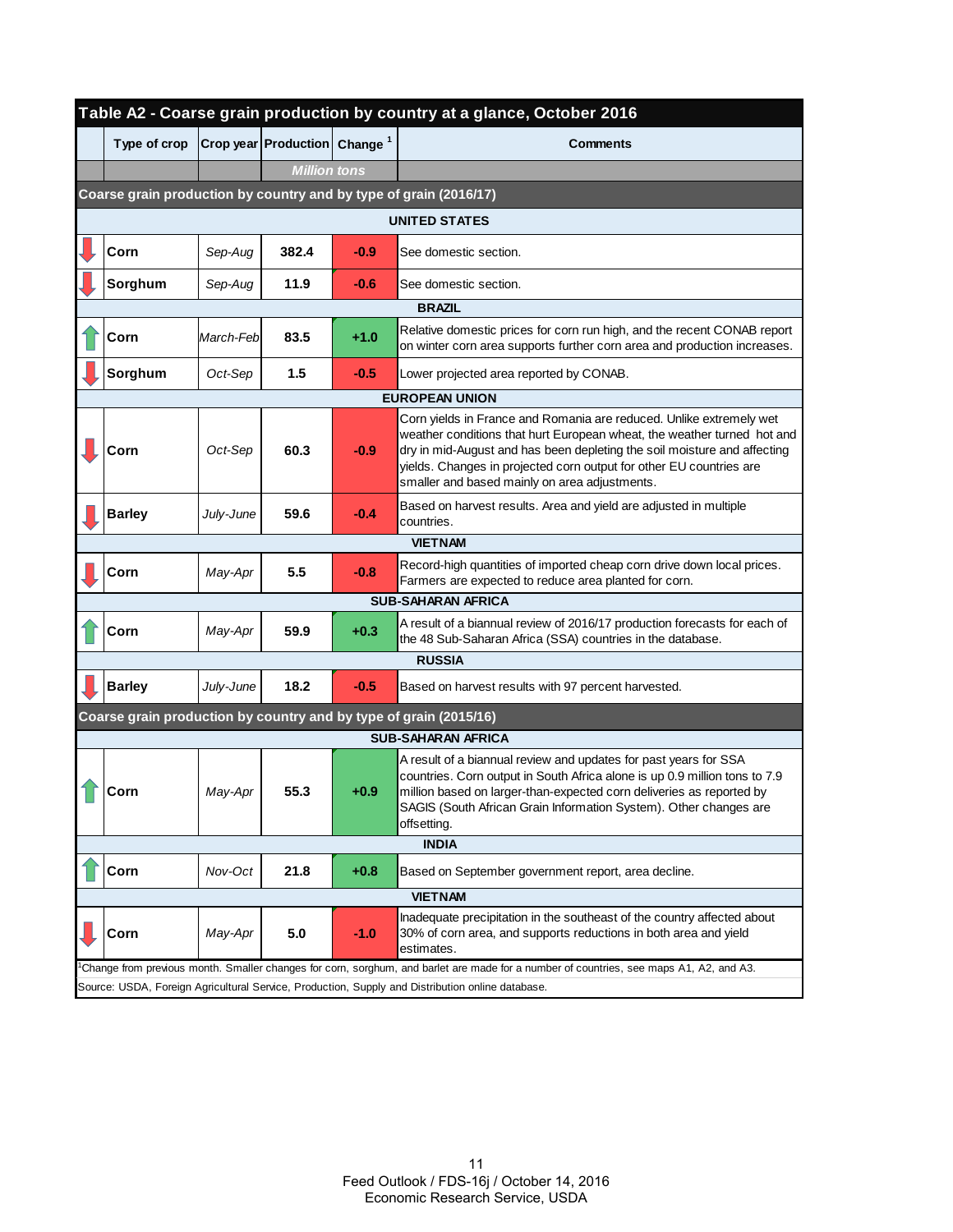



Source: USDA, Foreign Agricultural Service, Production, Supply, and Distribution online database.





Source: USDA, Foreign Agricultural Service, Production, Supply, and Distribution online database.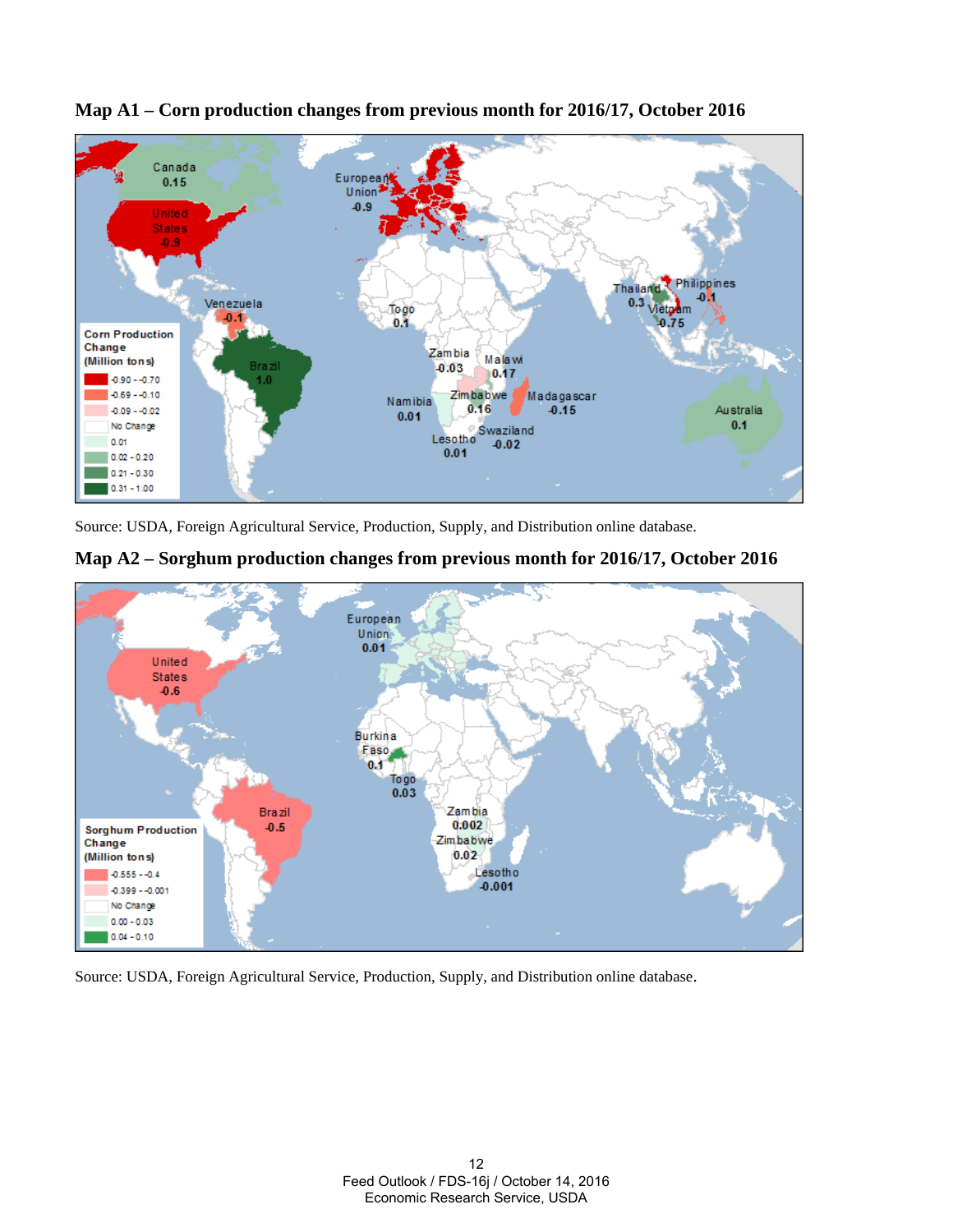

**Map A3 – Barley production changes from previous month for 2016/17, October 2016**

Source: USDA, Foreign Agricultural Service, Production, Supply, and Distribution online database.

This month's biannual review of grain production 2016/17 forecasts and updates for past years was made for each of the 48 Sub-Saharan Africa (SSA) countries maintained by the USDA, Foreign Agricultural Service database. In 2015/16, coarse grain production in these countries fell by almost 15 million tons compared to the previous year. Substantial decline in corn (the largest drop), but also in sorghum and millet output, occurred in the South and Southeast Africa, where in some grain-producing regions precipitation was the lowest in 35 years. That was mainly a result of El Nino in the Pacific, which is generally linked to below-normal rains in parts of South and Southeast Africa. The forecast for 2016/17 projects that sorghum, millet, and barley output will return to normal. However, corn production, although higher than in 2015 by about 5 million tons, is lower than in any of the 4 years preceding the drought. Despite the attempts of the SSA countries to offset the deficit of food use by importing additional wheat and corn and obtaining food aid, aggregate SSA food consumption (food, seed and industrial use) of all grains (wheat, rice, corn, sorghum, millet, barley, and oats) declined year-over-year for the first time since 2007/08, and with expanding population, per capita consumption plunged. Wheat, corn, and sorghum imports were record or second-record (for corn) high during 2015/16, but this year imports are projected lower, though wheat is still at the second-highest level ever. (See figure 9.)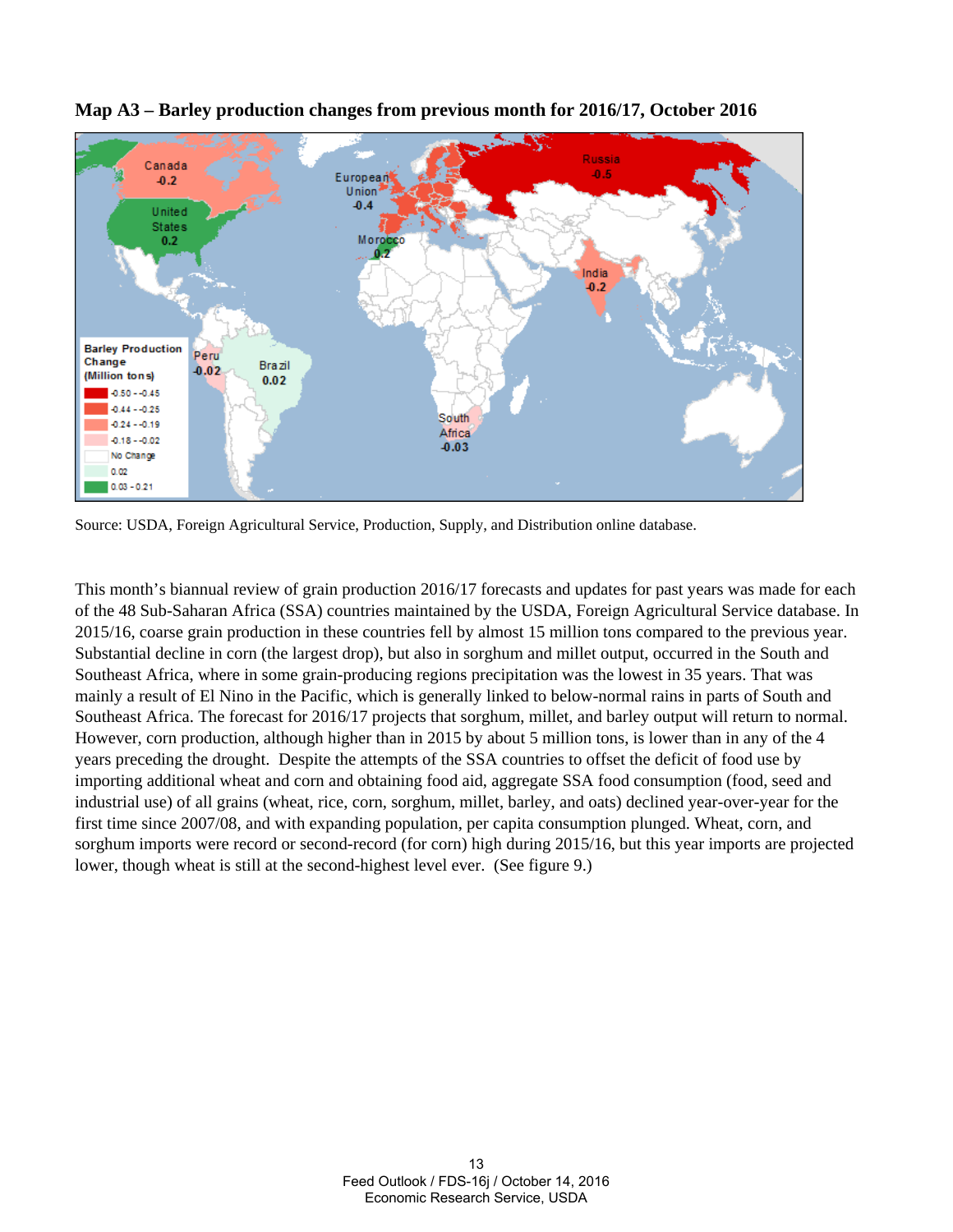# **Figure 9**

Record-high grain<sup>1</sup> imports could not offset a sharp 2015 production decline pushing down FSI<sup>2</sup> in **Sub-Saharan Africa (SSA) countries** 



**Million tons**

**1** Grain includes wheat, rice, corn, barley, sorghum, millet, and oats. **2** FSI – food, seed, and industrial consumption.

Source: USDA, Foreign Agricultural Service, Production, Supply, and Distribution online database.

Global coarse grain consumption in 2016/17 is virtually unchanged (up just 0.4 million tons) to 1,311.9 million. Foreign use projections for many countries are revised this month, but the changes are mostly offsetting, with foreign use up 0.5 million tons to 986.3 million. Feed use is adjusted for a number of countries with also mainly offsetting changes, increasing world feed and residual use 0.8 million tons.

See specific country changes in wheat feed use with brief explanations in table B.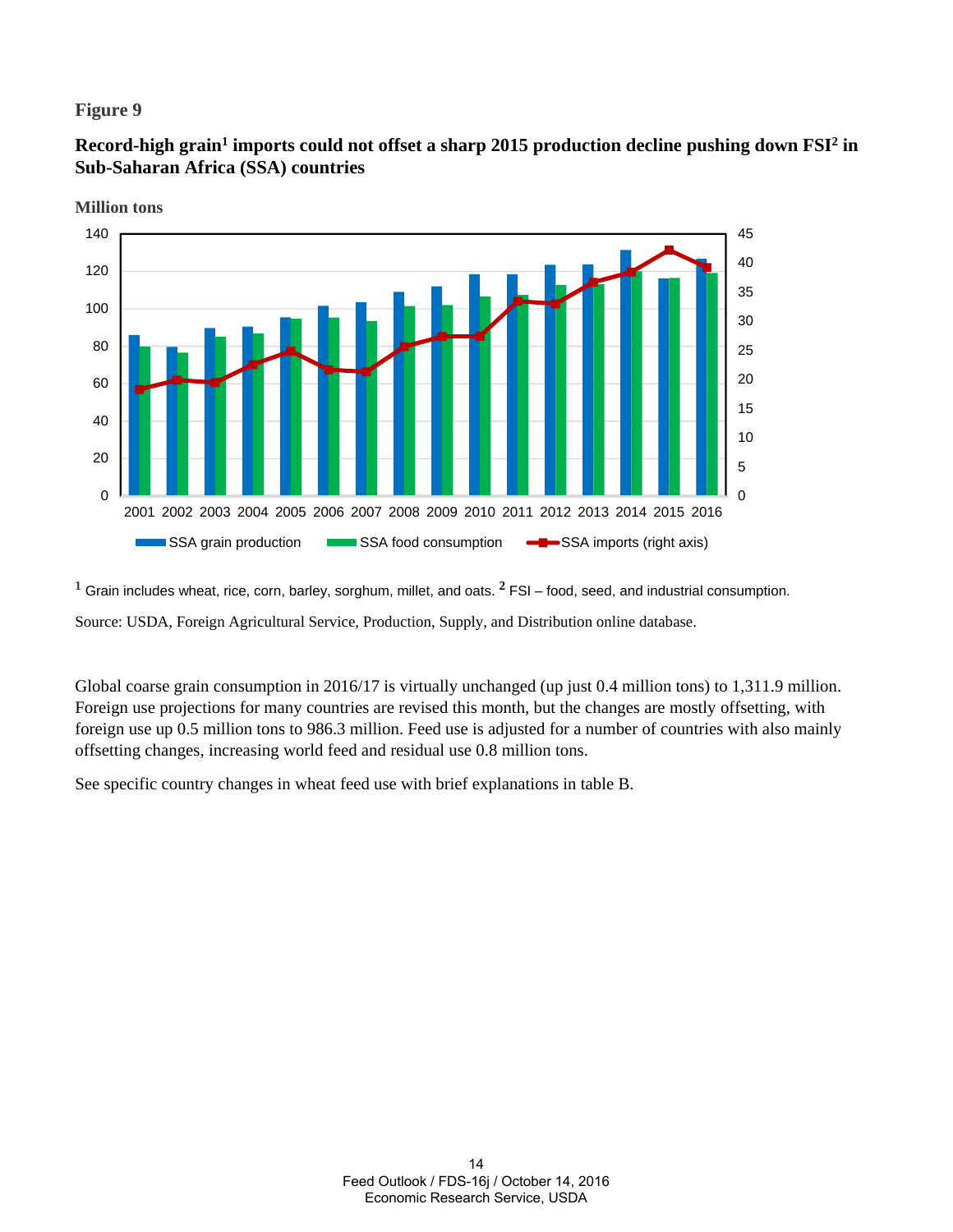| Table B - Coarse grain feed and residual use at a glance (2016/17), October 2016 |                             |                  |                                                                                                                                                                                                                                                                               |  |  |  |  |  |  |
|----------------------------------------------------------------------------------|-----------------------------|------------------|-------------------------------------------------------------------------------------------------------------------------------------------------------------------------------------------------------------------------------------------------------------------------------|--|--|--|--|--|--|
| <b>Country or</b><br>region                                                      | <b>Feed and</b><br>residual | Change $1$       | <b>Comments</b>                                                                                                                                                                                                                                                               |  |  |  |  |  |  |
|                                                                                  | <b>Million tons</b>         |                  |                                                                                                                                                                                                                                                                               |  |  |  |  |  |  |
| World                                                                            | 790.3                       | $+0.8$           | Multiple offsetting changes in each type of coarse grain.                                                                                                                                                                                                                     |  |  |  |  |  |  |
| Foreign                                                                          | 641.4                       | $+0.7$           |                                                                                                                                                                                                                                                                               |  |  |  |  |  |  |
| <b>United States</b>                                                             | 149.0                       | less than<br>0.1 | See section on domestic U.S. feed grains.                                                                                                                                                                                                                                     |  |  |  |  |  |  |
| <b>Iran</b>                                                                      | 14.3                        | $+0.6$           | Massive recent imports of corn from Brazil and an expansion of poultry<br>production.                                                                                                                                                                                         |  |  |  |  |  |  |
| China                                                                            | 170.0                       | $+0.5$           | Higher sorghum feeding is expected as increased 2015/16 imports boost<br>sorghum supplies.                                                                                                                                                                                    |  |  |  |  |  |  |
| <b>Mexico</b>                                                                    | 27.9                        | $+0.3$           | Higher corn feeding is expected as expansion in beef and poultry production<br>continues. Increased imports for both 2015/16 and 2016/17 (up 0.3 million<br>tons each year) boost corn supplies.                                                                              |  |  |  |  |  |  |
| Peru                                                                             | 4.3                         | $+0.3$           | Higher corn feeding is expected as increased imports for both 2015/16 and<br>2016/17 (up 0.2 million tons each year) boost corn supplies.                                                                                                                                     |  |  |  |  |  |  |
| India                                                                            | 15.6                        | $-0.6$           | Lower <i>millet</i> feeding as a result of reduced production (see table A1).                                                                                                                                                                                                 |  |  |  |  |  |  |
| <b>Brazil</b>                                                                    | 51.1                        | $-0.4$           | Lower sorghum feeding as a result of a reduced production (see table A2).                                                                                                                                                                                                     |  |  |  |  |  |  |
| <b>Ukraine</b>                                                                   | 10.7                        | $-0.4$           | In a hard currency-stripped country, exporting corn is preferable to feeding.<br>Higher projected exports drive stocks to a low even with reduced corn<br>feeding.                                                                                                            |  |  |  |  |  |  |
| Vietnam                                                                          | 10.7                        | $-0.3$           | Lower corn output for 2 years in a row is projected to reduce feeding for<br>2015/16, down 0.5 million tons, and for the current year 2016/17. corn output is<br>expected to rebound in 2016/17, after declining in 2015/16 with large imports<br>during 2014/15 and 2015/16. |  |  |  |  |  |  |
|                                                                                  |                             |                  | Change from previous month. Smaller changes are made for a number of countries, see map B for changes in corn feeding.<br>Source: USDA, Foreign Agricultural Service, Production, Supply and Distribution online database.                                                    |  |  |  |  |  |  |

# **Map B – Corn feed and residual use changes for 2016/17, October 2016**



Source: USDA, Foreign Agricultural Service, Production, Supply, and Distribution online database.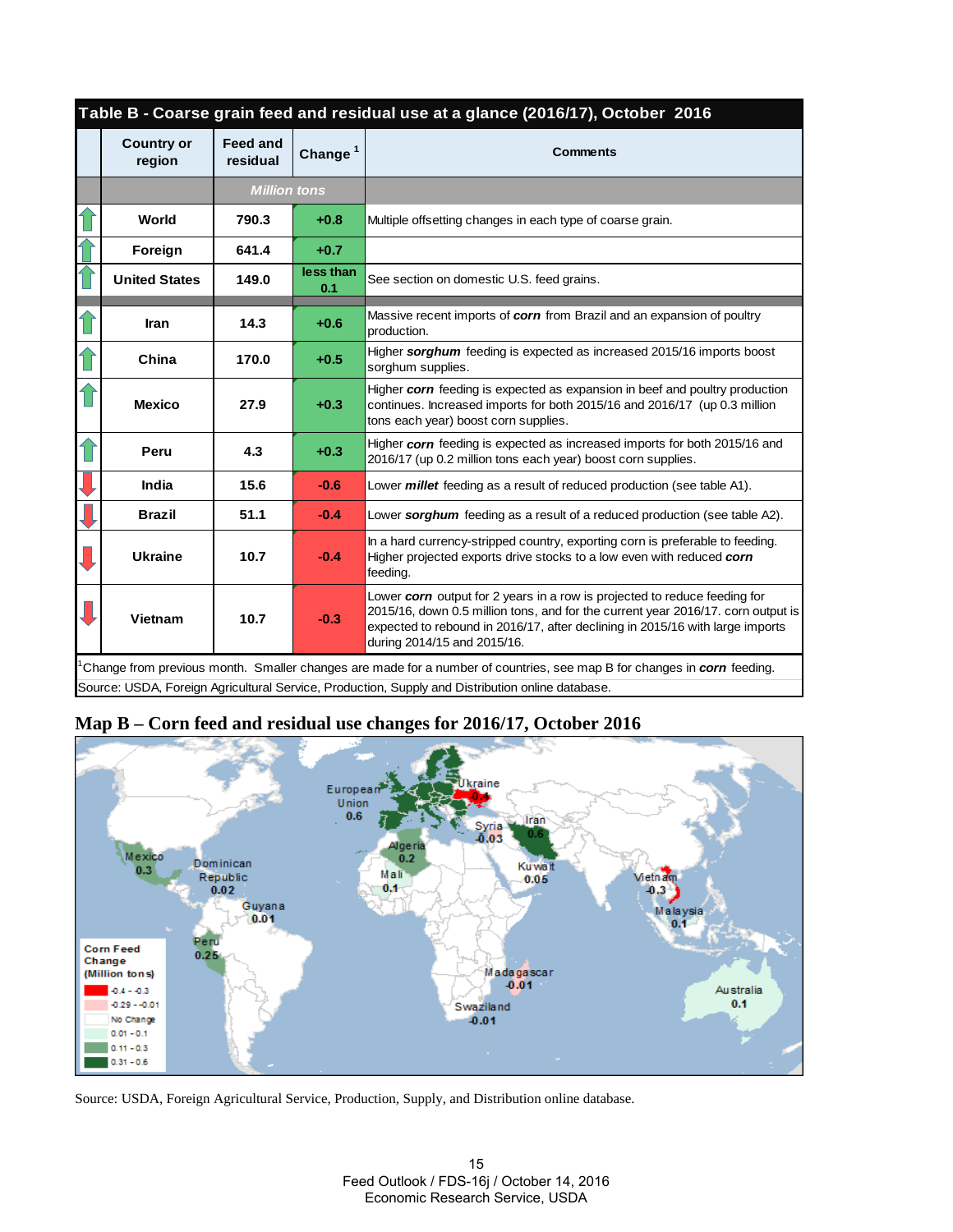# *Coarse Grain Stocks Are Reduced*

World 2016/17 coarse grain ending stocks are forecast down 4.1 million tons to 249.3 million but are still 2.8 million tons higher than a year ago. The reduction in the United States accounts for slightly less than a half of the change, with foreign stocks expected to decline by 2.2 million tons this month to 186.4 million. Foreign corn ending stocks are projected down 1.0 million tons to 157.9 million, and the 8.0-million-ton drop compared to last year is mainly because of year-to-year reductions in China and the European Union. Though corn stocks in Argentina are projected down 0.9 million tons this month because of higher exports, they are still 1.0 million tons above last year's level.

# *World Corn Trade Up for Both 2016/17 and 2015/16, U.S. Exports Increased*

The international corn trade year for *2015/16* ended September 30, and for many countries, 2015/16 corn trade data are either published or the pace of shipments points to a revision. World corn trade is up 4.0 million tons to a record 143.0 million. The largest increase is for Brazil exports, up 1.9 million tons to a record 35.4 million, despite concerns about port capacity constraints. During 2015/16, Brazil exported nearly 90 million tons of corn and soybeans combined, besting the previous high by 17.2 million tons. U.S. corn exports are up 1.0 million tons to 50.5 million. Census data for October 2015 through August 2016 added to grain inspections for September came to 50.7 million tons. Among other large corn export increases is a 0.8-million-ton rise for Argentina to reach 21.3 million. Corn imports to Vietnam and Iran are boosted, up 0.8 million and 0.7 million tons, respectively.

Projected 2016/17 world coarse grain trade for the October-September international trade year is up 2.9 million tons to 177.2 million this month. Export prospects for 2016/17 for a number of countries are revised to reflect changes in supplies, policies, and competitiveness.

The U.S corn export forecast for the 2016/17 international trade year (October-September) is projected 0.5 million tons higher this month to 56.5 million, in light of a very strong pace during the last months (September 2016 inspections were almost twice as big as last year), and with beginning of October outstanding sales that are twice as large compared to last year.

### **Figure 10**





**Million tons** 

Source: USDA, Foreign Agricultural Service, Global Agricultural Trade System (GATS), U.S. Export Sales.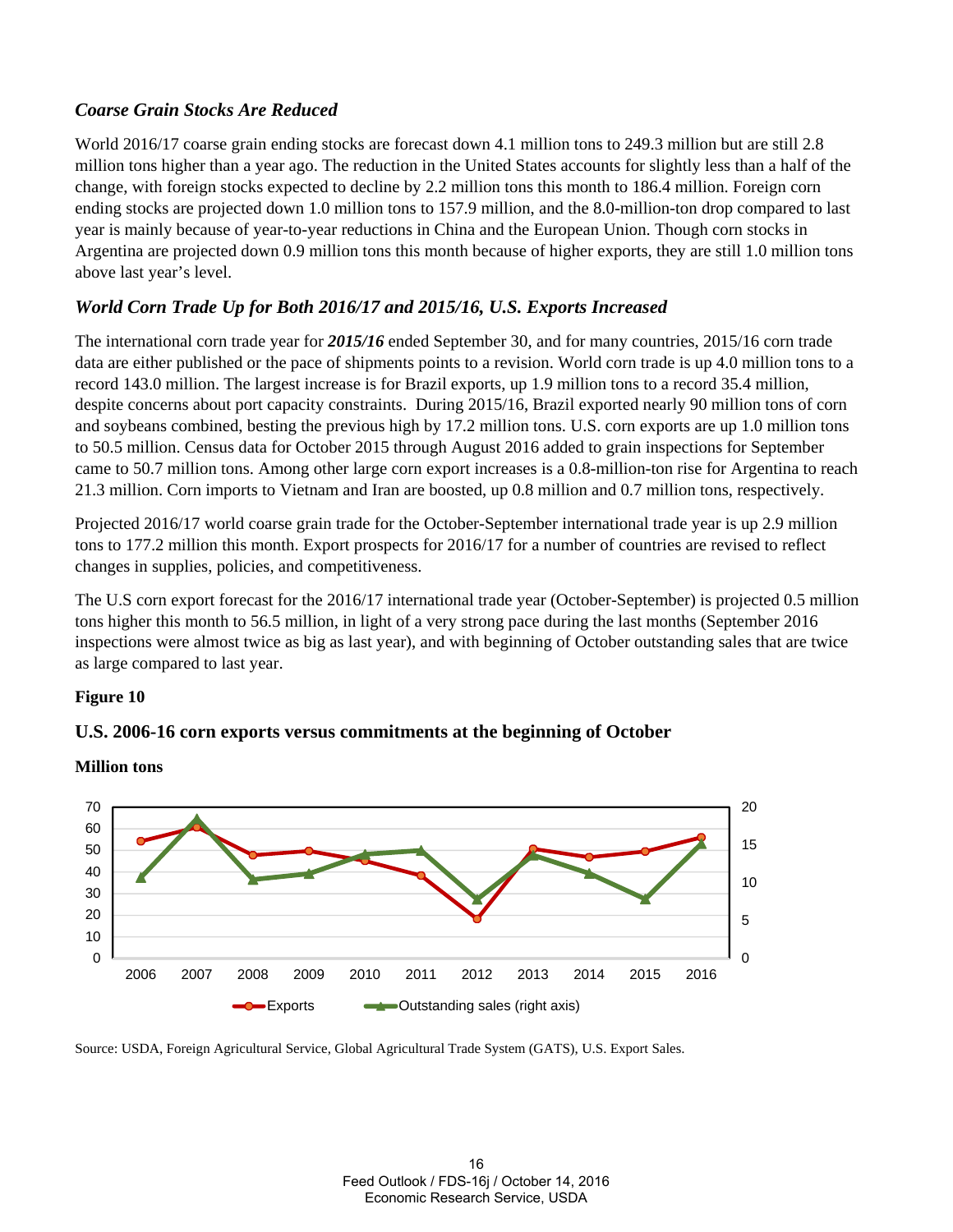For information on this month's main changes in **2016/17** corn trade with country-specific details, see table C; and for all changes in imports, including the smaller ones, see map C below.

| Table C - Corn trade at a glance (2016/17), October 2016 |                     |                     |                                                                                                                                                                                                                                                                                                                                                                                                                                   |  |  |  |  |  |  |  |
|----------------------------------------------------------|---------------------|---------------------|-----------------------------------------------------------------------------------------------------------------------------------------------------------------------------------------------------------------------------------------------------------------------------------------------------------------------------------------------------------------------------------------------------------------------------------|--|--|--|--|--|--|--|
| <b>Country or</b><br>region                              | <b>Trade</b>        | Change <sup>1</sup> | <b>Comments</b>                                                                                                                                                                                                                                                                                                                                                                                                                   |  |  |  |  |  |  |  |
|                                                          | <b>Million tons</b> |                     | October-September international trade year                                                                                                                                                                                                                                                                                                                                                                                        |  |  |  |  |  |  |  |
| World                                                    | 139.3               | $+3.6$              |                                                                                                                                                                                                                                                                                                                                                                                                                                   |  |  |  |  |  |  |  |
| Foreign                                                  | 82.8                | $+2.1$              |                                                                                                                                                                                                                                                                                                                                                                                                                                   |  |  |  |  |  |  |  |
| <b>Corn Exports (2016/17)</b>                            |                     |                     |                                                                                                                                                                                                                                                                                                                                                                                                                                   |  |  |  |  |  |  |  |
| <b>United States</b>                                     | 56.5                | $+1.5$              | Increased competitiveness. Very strong outstanding sales at the start of<br>October - double year-to-year; September sales are more than 70 percent up on<br>the year. Exports for 2015/16 are up 1.0 million tons to 50.5 million.                                                                                                                                                                                               |  |  |  |  |  |  |  |
| <b>Brazil</b>                                            | 21.0                | $+1.0$              | Higher projected corn output combined with high price competitiveness<br>(depreciation of domestic currency - the real). Very strong September<br>shipments that occurred despite FOB values during August that were generally<br>uncompetitive relative to other exporters. Accelerated shipments to Iran, Japan,<br>Korea, and Egypt (among others). For 2015/16, exports are projected up 1.9<br>million tons to 35.4 million. |  |  |  |  |  |  |  |
| Argentina                                                | 25.5                | $+0.5$              | High projected corn supplies and high price competitiveness. With this amount<br>of exports, corn stocks are getting closer to their usual level.                                                                                                                                                                                                                                                                                 |  |  |  |  |  |  |  |
| <b>Ukraine</b>                                           | 17.7                | $+0.7$              | Highly competitive (depreciated currency), a major supplier of corn to the EU,<br>where corn import demand is raised this month.                                                                                                                                                                                                                                                                                                  |  |  |  |  |  |  |  |
| <b>Thailand</b>                                          | 0.4                 | $+0.2$              | Higher projected corn output.                                                                                                                                                                                                                                                                                                                                                                                                     |  |  |  |  |  |  |  |
| <b>European Union</b>                                    | 1.7                 | $-0.3$              | A cut in corn output in a number of countries, but mainly in France, and less in<br>Romania and Germany-all three the largest EU corn exporters. Barley exports<br>are reduced by the same amount.                                                                                                                                                                                                                                |  |  |  |  |  |  |  |
| <b>Corn Imports (2016/17)</b>                            |                     |                     |                                                                                                                                                                                                                                                                                                                                                                                                                                   |  |  |  |  |  |  |  |
| <b>European Union</b>                                    | 13.5                | $+1.5$              | Offsetting lower projected corn, mixed grains, and oats production used for<br>feeding, as well as a reduction in wheat feeding.                                                                                                                                                                                                                                                                                                  |  |  |  |  |  |  |  |
| Iran                                                     | 6.0                 | $+0.5$              | Higher (up 0.7 million tons) 2015/16 corn imports reflecting large shipments<br>from Brazil in August-September and high domestic prices suggest larger level<br>of consumption and imports for 2016/17.                                                                                                                                                                                                                          |  |  |  |  |  |  |  |
| Vietnam                                                  | 6.5                 | $+0.5$              | Increased 2015/16 wheat imports (up 0.8 million tons) and higher level of<br>imports for 2016/17 partly offset crop reductions for both years.                                                                                                                                                                                                                                                                                    |  |  |  |  |  |  |  |
| <b>Mexico</b>                                            | 13.8                | $+0.3$              | High pace of imports from the U.S. in recent months, outstanding sales from the<br>United States are up nearly 50 percent from a year ago. Imports for 2015/16 are<br>also up 0.3 million tons and reach the same export volume of 13.8 million tons<br>as for 2016/17.                                                                                                                                                           |  |  |  |  |  |  |  |
| Peru                                                     | 2.9                 | $+0.2$              | Increased 2015/16 wheat imports suggest higher level of consumption and<br>imports for 2016/17 (rolling over confirmed import purchases for next year).                                                                                                                                                                                                                                                                           |  |  |  |  |  |  |  |
| <b>Algeria</b>                                           | 4.3                 | $+0.2$              | Increased 2015/16 wheat imports (up 0.2 million tons) suggest higher level of<br>consumption and imports for 2016/17.                                                                                                                                                                                                                                                                                                             |  |  |  |  |  |  |  |
|                                                          |                     |                     | Change from previous month. Smaller com imports changes of less than 0.2 million tons are made for several more countries, see map C.<br>Source: USDA, Foreign Agricultural Service, Production, Supply and Distribution online database.                                                                                                                                                                                         |  |  |  |  |  |  |  |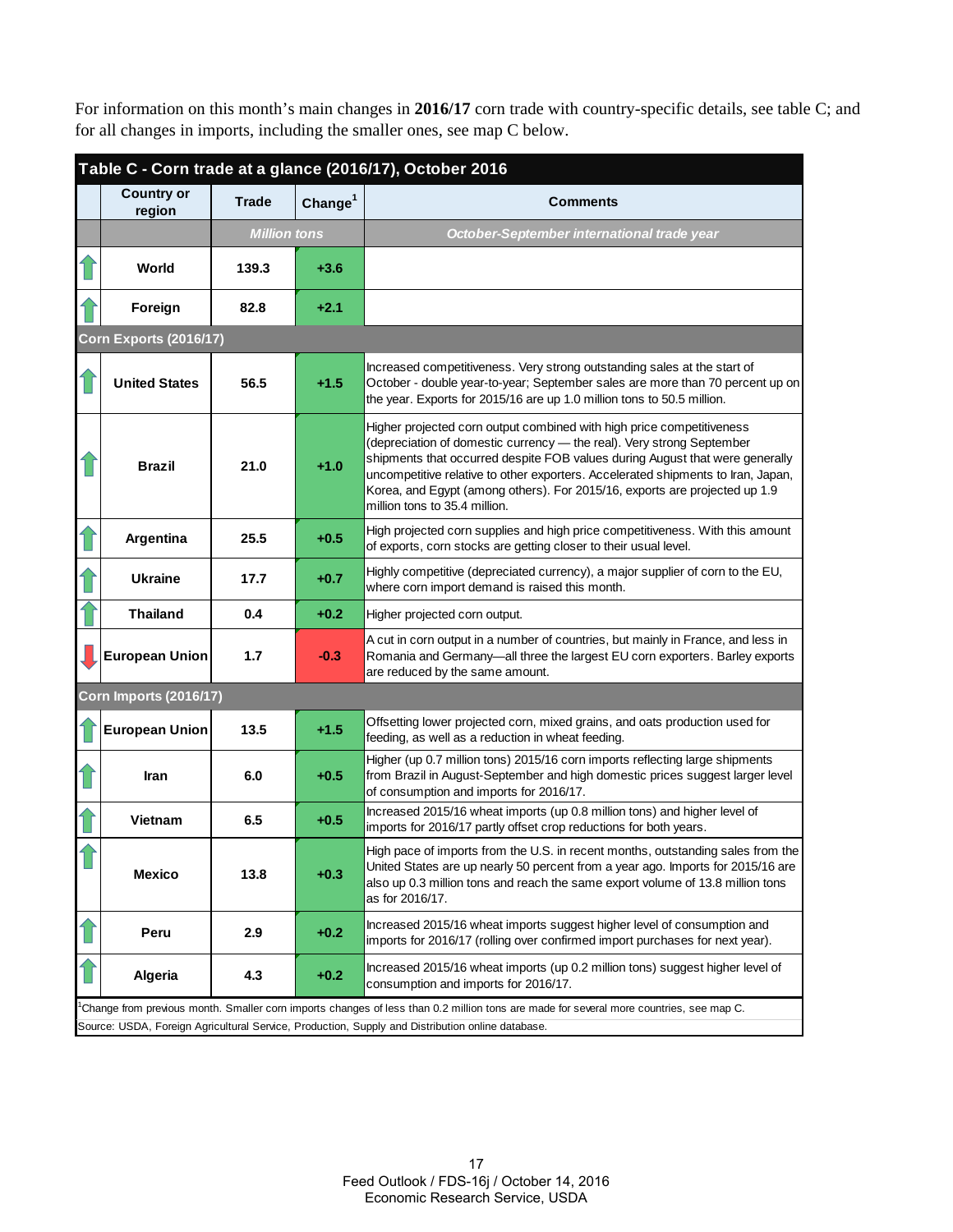

# **Map C – Corn imports changes for 2016/17, October 2016**

Source: USDA, Foreign Agricultural Service, Production, Supply, and Distribution online database.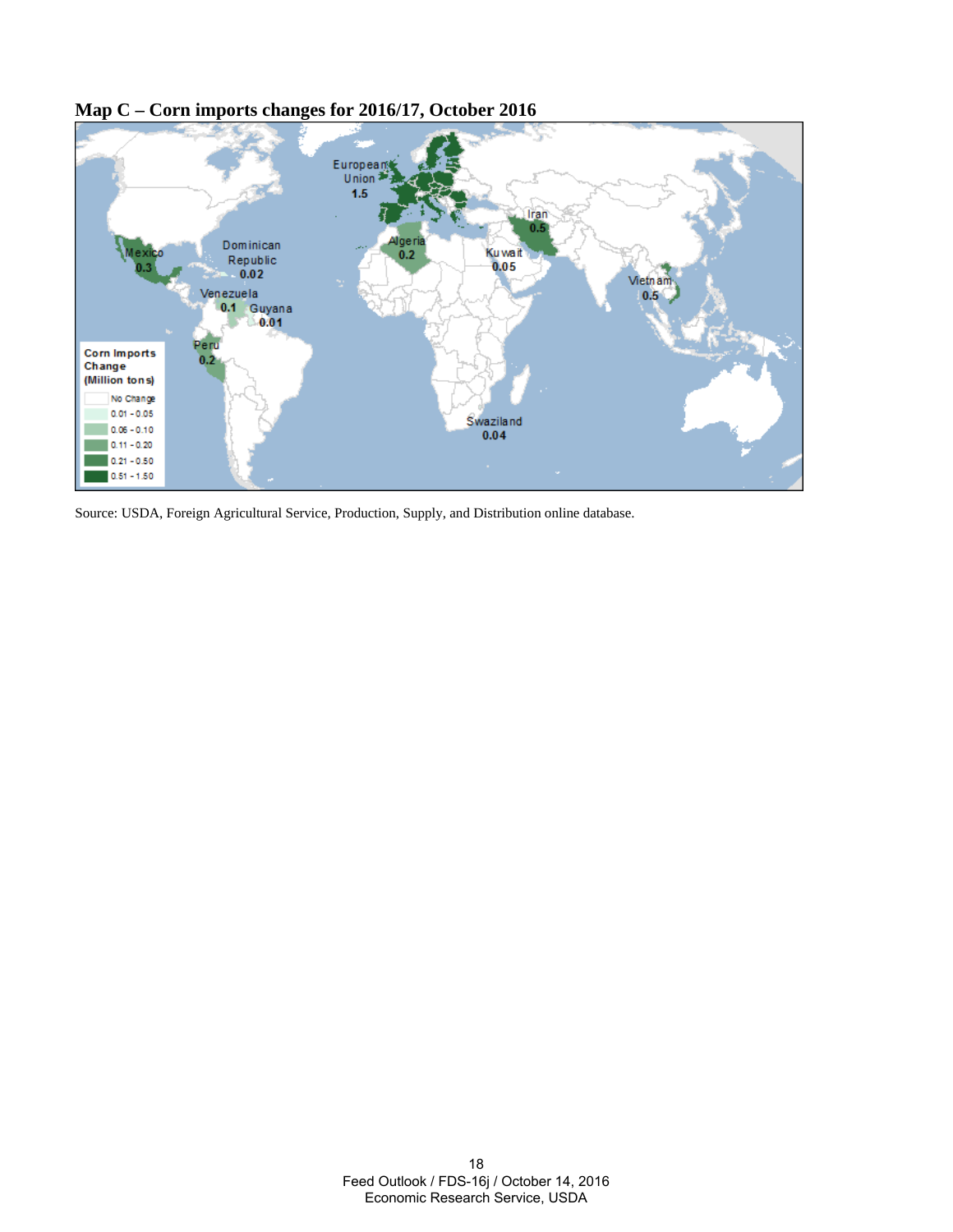### **Contact Information**

Tom Capehart (domestic), (202)-694-5313, tcapehart@ers.usda.gov Stephen MacDonald (international), (202)-694-5610, stephenm@ers.usda.gov Olga Liefert,(international), (202)-694-5155, oliefert@ers.usda.gov

### **Subscription Information**

#### Subscribe to ERS e-mail notification service at

http://www.ers.usda.gov/subscribe-to-ers-e-newsletters.aspx to receive timely notification of newsletter availability. Printed copies can be purchased from the USDA Order Desk by calling 1-800-363-2068 (specify the issue number)

To order printed copies of the five field crop newsletters—cotton and wool, feed, rice, oil crops, and wheat—as a series, specify series SUB-COR-4043

*Feed Monthly Tables, (http://www.ers.usda.gov/publications/fds-feed-outlook/) Feed Chart Gallery, (http://www.ers.usda.gov/data-products/chart-gallery.aspx)*

### *Data*

### Feed Grains Database

(http://ers.usda.gov/data-products/feed-grains-database.aspx) is a queryable database that contains monthly, quarterly, and annual data on prices, supply, and use of corn and other feed grains. This includes data published in the monthly Feed Outlook and the annual Feed Yearbook reports.

### *Related Websites*

Feed Outlook (http://usda.mannlib.cornell.edu/MannUsda/viewDocumentInfo.do?documentID=1273 WASDE) (http://usda.mannlib.cornell.edu/MannUsda/viewDocumentInfo.do?documentID=1194) Grain Circular (http://www.fas.usda.gov/grain/Current/default.asp) World Agricultural Production (http://www.fas.usda.gov/wap\_arc.asp) Corn Briefing Room (http://ers.usda.gov/topics/crops/corn.aspx)

The U.S. Department of Agriculture (USDA) prohibits discrimination in all its programs and activities on the basis of race, color, national origin, age, disability, and, where applicable, sex, marital status, familial status, parental status, religion, sexual orientation, genetic information, political beliefs, reprisal, or because all or a part of an individual's income is derived from any public assistance program. (Not all prohibited bases apply to all programs.) Persons with disabilities who require alternative means for communication of program information (Braille, large print, audiotape, etc.) should contact USDA's TARGET Center at (202) 720-2600 (voice and TDD). To file a complaint of discrimination write to USDA, Director, Office of Civil Rights, 1400 Independence Avenue, S.W., Washington, D.C. 20250-9410 or call (800) 795- 3272 (voice) or (202) 720-6382 (TDD). USDA is an equal opportunity provider and employer.

#### 19 Feed Outlook / FDS-16j / October 14, 2016 Economic Research Service, USDA

### **E mail Notification**

Readers of ERS outlook reports have two ways they can receive an e-mail notice about release of reports and associated data.

• Receive timely notification (soon after the report is posted on the web) via USDA's Economics, Statistics and Market Information System (which is housed at Cornell University's Mann Library). Go to http://usda.mannlib.cornell.edu/ MannUsda/aboutEmailService.do and follow the instructions to receive e-mail notices about ERS, Agricultural Marketing Service, National Agricultural Statistics Service, and World Agricultural Outlook Board products.

• Receive weekly notification (on Friday afternoon) via the ERS website. Go to http://www.ers.usda.gov/subscrib e-to-ers-e-newsletters.aspx and follow the instructions to receive notices about ERS outlook reports, Amber Waves magazine, and other reports and data products on specific topics. ERS also offers RSS (really simple syndication) feeds for all ERS products. Go to http://www.ers.usda.gov/rss/ to

get started.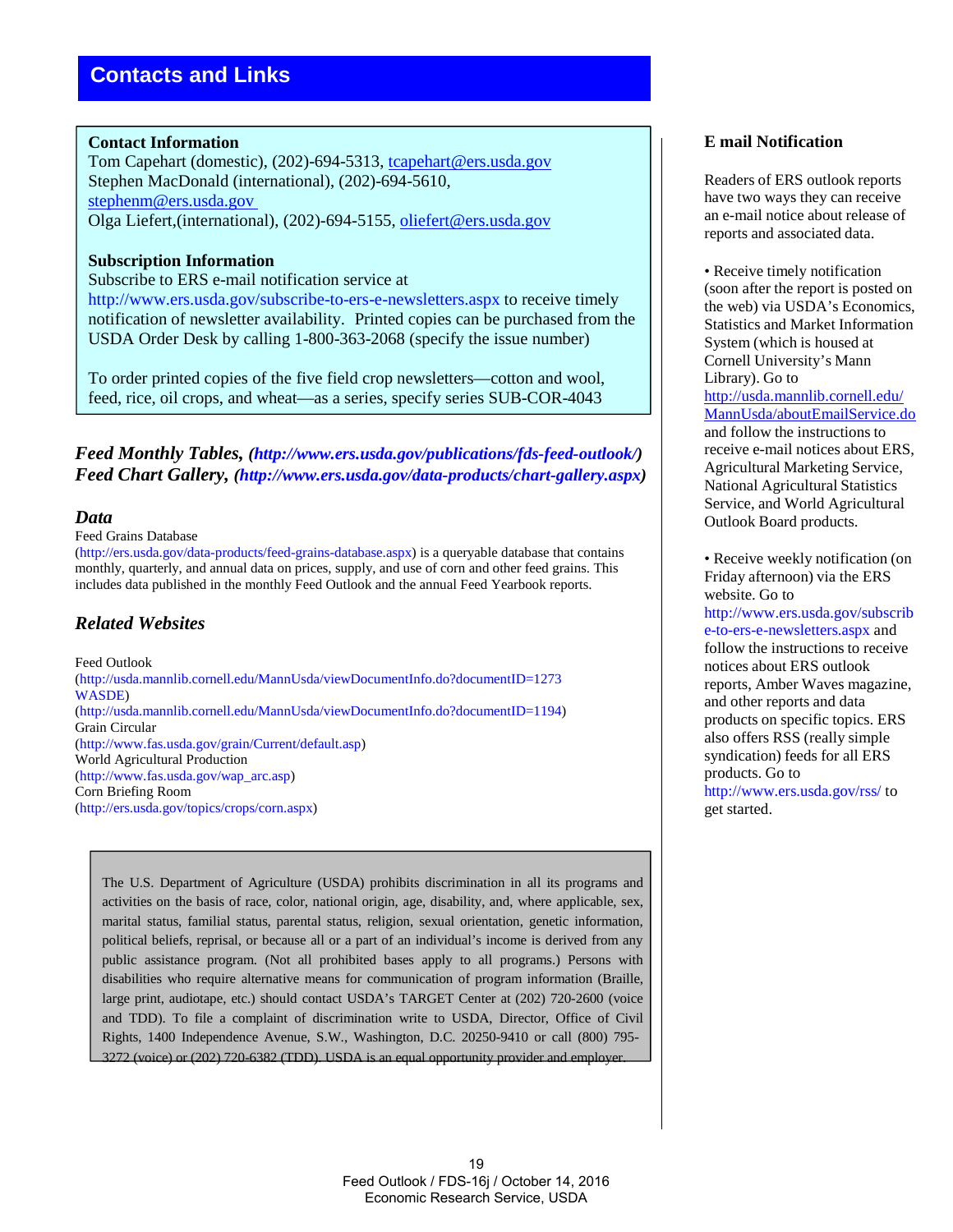|  |  | Table 1--Feed grains: U.S. quarterly supply and disappearance (million bushels), 10/14/2016 |  |
|--|--|---------------------------------------------------------------------------------------------|--|
|--|--|---------------------------------------------------------------------------------------------|--|

| and quarter 1/ | Commodity, market year, |                 | Beginning<br>stocks | Production | Imports | Total<br>supply | Food,<br>seed, and<br>industrial<br>use | Feed and<br>residual<br>use | Exports | Total<br>disappear-<br>ance | Ending<br>stocks | rarm<br>price 2/<br>(dollars<br>per<br>bushel) |
|----------------|-------------------------|-----------------|---------------------|------------|---------|-----------------|-----------------------------------------|-----------------------------|---------|-----------------------------|------------------|------------------------------------------------|
| Corn           |                         | 2013/14 Sep-Nov | 821                 | 13,829     | 15      | 14,665          | 1,550                                   | 2,312                       | 350     | 4,212                       | 10,453           | 4.66                                           |
|                |                         | Dec-Feb         | 10,453              |            | 7       | 10,459          | 1,602                                   | 1,459                       | 390     | 3,451                       | 7,008            | 4.40                                           |
|                |                         | Mar-May         | 7,008               |            | 9       | 7,017           | 1,671                                   | 858                         | 636     | 3,165                       | 3,852            | 4.63                                           |
|                |                         | Jun-Aug         | 3,852               |            | 6       | 3,858           | 1,677                                   | 404                         | 544     | 2,626                       | 1,232            | 4.06                                           |
|                |                         | Mkt yr          | 821                 | 13,829     | 36      | 14,686          | 6,500                                   | 5,033                       | 1,921   | 13,454                      | 1,232            | 4.46                                           |
|                |                         | 2014/15 Sep-Nov | 1,232               | 14,216     | 5       | 15,452          | 1,615                                   | 2,225                       | 401     | 4,241                       | 11,211           | 3.57                                           |
|                |                         | Dec-Feb         | 11,211              |            | 6       | 11,217          | 1,622                                   | 1,445                       | 400     | 3,468                       | 7,750            | 3.80                                           |
|                |                         | Mar-May         | 7,750               |            | 10      | 7,760           | 1,662                                   | 1,105                       | 540     | 3,307                       | 4,453            | 3.75                                           |
|                |                         | Jun-Aug         | 4,453               |            | 11      | 4,464           | 1,668                                   | 538                         | 526     | 2,733                       | 1,731            | 3.69                                           |
|                |                         | Mkt yr          | 1,232               | 14,216     | 32      | 15,479          | 6,567                                   | 5,314                       | 1,867   | 13,748                      | 1,731            | 3.70                                           |
|                | 2015/16                 | Sep-Nov         | 1,731               | 13,601     | 13      | 15,345          | 1,631                                   | 2,175                       | 301     | 4,107                       | 11,238           | 3.65                                           |
|                |                         | Dec-Feb         | 11,238              |            | 18      | 11,256          | 1,645                                   | 1,451                       | 340     | 3,437                       | 7,819            | 3.64                                           |
|                |                         | Mar-May         | 7,819               |            | 20      | 7,838           | 1,630                                   | 935                         | 561     | 3,126                       | 4,713            | 3.60                                           |
|                |                         | Jun-Aug         | 4,713               |            | 17      | 4,730           | 1,666                                   | 630                         | 695     | 2,992                       | 1,738            | 3.55                                           |
|                |                         | Mkt yr          | 1,731               | 13,601     | 67      | 15,400          | 6,573                                   | 5,192                       | 1,898   | 13,662                      | 1,738            | 3.61                                           |
|                | 2016/17 Mkt yr          |                 | 1,738               | 15,057     | 50      | 16,845          | 6,650                                   | 5,650                       | 2,225   | 14,525                      |                  | 2,320 2.95-3.55                                |
|                | Sorghum 2013/14 Sep-Nov |                 | 15.15               | 392.33     | 0.01    | 407.49          | 45.00                                   | 97.71                       | 33.39   | 176.10                      | 231.39           | 4.28                                           |
|                |                         | Dec-Feb         | 231.39              |            | 0.01    | 231.40          | 10.00                                   | 6.52                        | 39.15   | 55.67                       | 175.73           | 4.22                                           |
|                |                         | Mar-May         | 175.73              |            | 0.01    | 175.74          | 12.01                                   | 0.25                        | 71.05   | 83.32                       | 92.42            | 4.68                                           |
|                |                         | Jun-Aug         | 92.42               |            | 0.07    | 92.49           | 2.88                                    | $-11.81$                    | 67.39   | 58.46                       | 34.03            | 4.11                                           |
|                |                         | Mkt yr          | 15.15               | 392.33     | 0.09    | 407.57          | 69.89                                   | 92.67                       | 210.98  | 373.54                      | 34.03            | 4.28                                           |
|                |                         | 2014/15 Sep-Nov | 34.03               | 432.58     | 0.21    | 466.82          | 10.60                                   | 149.98                      | 83.64   | 244.23                      | 222.59           | 3.63                                           |
|                |                         | Dec-Feb         | 222.59              |            | 0.12    | 222.71          | 1.80                                    | 2.37                        | 98.69   | 102.86                      | 119.86           | 4.17                                           |
|                |                         | Mar-May         | 119.86              |            | 0.00    | 119.86          | 1.43                                    | $-14.99$                    | 99.13   | 85.57                       | 34.29            | 4.41                                           |
|                |                         | Jun-Aug         | 34.29               |            | 0.04    | 34.33           | 1.18                                    | $-55.54$                    | 70.28   | 15.92                       | 18.41            |                                                |
|                |                         | Mkt yr          | 34.03               | 432.58     | 0.38    | 466.98          | 15.01                                   | 81.82                       | 351.75  | 448.57                      | 18.41            | 4.03                                           |
|                |                         | 2015/16 Sep-Nov | 18.41               | 596.75     | 3.60    | 618.76          | 22.14                                   | 159.96                      | 114.44  | 296.54                      | 322.22           | 3.54                                           |
|                |                         | Dec-Feb         | 322.22              |            | 0.98    | 323.20          | 47.05                                   | $-11.34$                    | 86.33   | 122.05                      | 201.15           | 3.17                                           |
|                |                         | Mar-May         | 201.15              |            | 0.01    | 201.15          | 42.75                                   | $-5.44$                     | 73.47   | 110.79                      | 90.37            | 3.10                                           |
|                |                         | Jun-Aug         | 90.37               |            | 0.01    | 90.37           | 29.75                                   | $-40.36$                    | 64.35   | 53.73                       | 36.64            | 3.33                                           |
|                |                         | Mkt yr          | 18.41               | 596.75     | 4.59    | 619.75          | 141.70                                  | 102.83                      | 338.59  | 583.11                      | 36.64            | 3.31                                           |
|                | 2016/17 Mkt yr          |                 | 36.64               | 466.61     | 1.00    | 504.25          | 120.00                                  | 90.00                       | 250.00  | 460.00                      |                  | 44.25 2.80-3.40                                |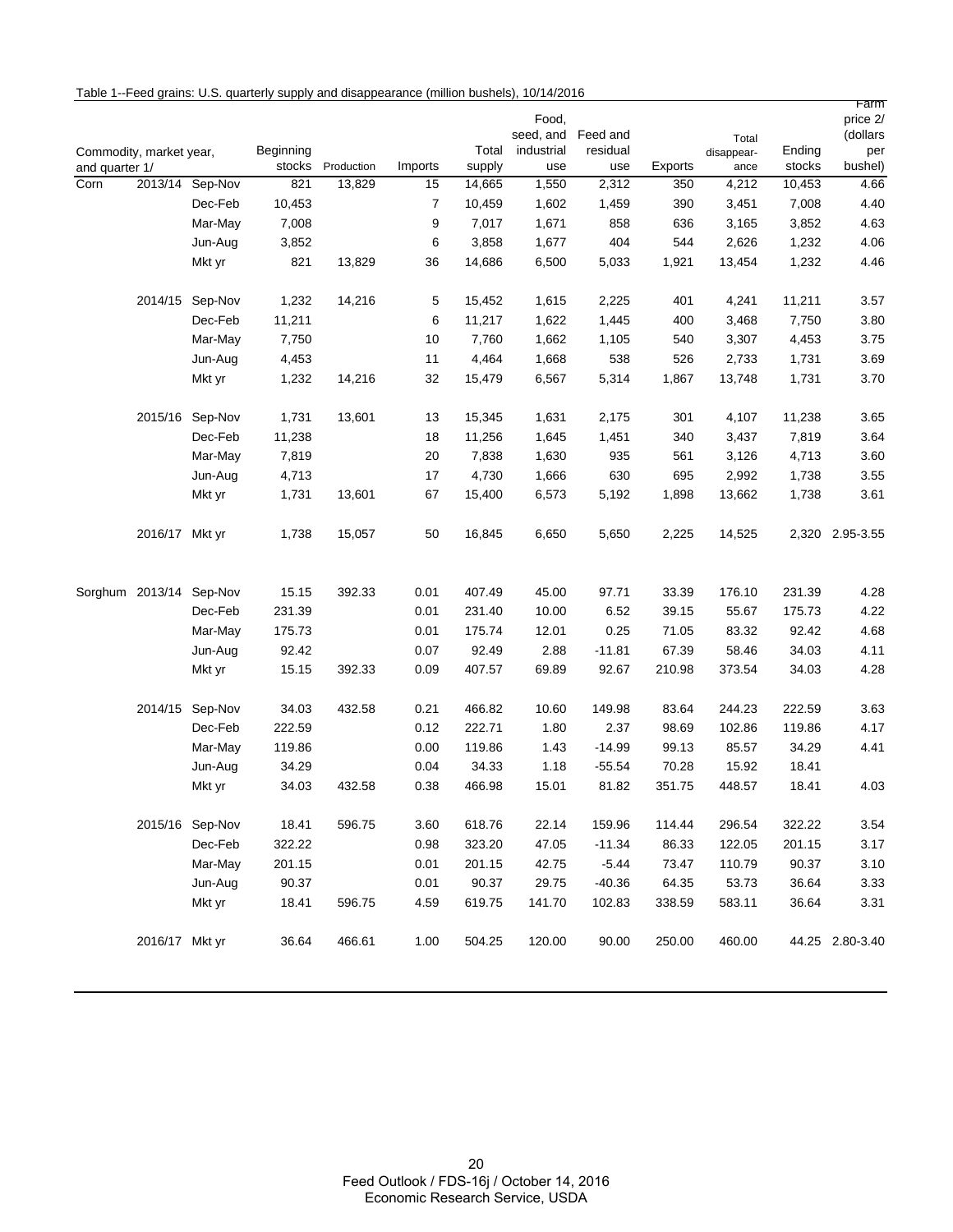|                |                         |                 |                     |            |                         |                 |                   |                    |                         |                    |                  | rarm           |
|----------------|-------------------------|-----------------|---------------------|------------|-------------------------|-----------------|-------------------|--------------------|-------------------------|--------------------|------------------|----------------|
|                |                         |                 |                     |            |                         |                 | Food,             |                    |                         |                    |                  | price 2/       |
|                |                         |                 |                     |            |                         |                 |                   | seed, and Feed and |                         | Total              |                  | (dollars       |
| and quarter 1/ | Commodity, market year, |                 | Beginning<br>stocks | Production | Imports                 | Total<br>supply | industrial<br>use | residual<br>use    | Exports                 | disappear-<br>ance | Ending<br>stocks | per<br>bushel) |
| Barley         |                         | 2013/14 Jun-Aug | 80                  | 217        | $\overline{c}$          | 299             | 40                | 61                 | 3                       | 103                | 196              | 6.22           |
|                |                         | Sep-Nov         | 196                 |            | 5                       | 201             | 39                | $-11$              | 3                       | 31                 | 169              | 5.98           |
|                |                         | Dec-Feb         | 169                 |            | 4                       | 173             | 37                | 10                 | 4                       | 52                 | 122              | 6.03           |
|                |                         | Mar-May         | 122                 |            | 8                       | 129             | 37                | 6                  | 4                       | 47                 | 82               | 5.93           |
|                |                         | Mkt yr          | 80                  | 217        | 19                      | 316             | 153               | 66                 | 14                      | 234                | 82               | 6.06           |
|                |                         |                 |                     |            |                         |                 |                   |                    |                         |                    |                  |                |
|                |                         | 2014/15 Jun-Aug | 82                  | 182        | $\overline{7}$          | 271             | 39                | 48                 | 4                       | 91                 | 180              | 5.69           |
|                |                         | Sep-Nov         | 180                 |            | 5                       | 184             | 38                | $-14$              | 4                       | 28                 | 156              | 5.25           |
|                |                         | Dec-Feb         | 156                 |            | 6                       | 163             | 37                | 5                  | 3                       | 44                 | 118              | 5.07           |
|                |                         | Mar-May         | 118                 |            | 6                       | 124             | 37                | 4                  | 4                       | 45                 | 79               | 4.86           |
|                |                         | Mkt yr          | 82                  | 182        | 24                      | 287             | 151               | 43                 | 14                      | 209                | 79               | 5.30           |
|                |                         | 2015/16 Jun-Aug | 79                  | 218        | 4                       | 301             | 40                | 38                 | 3                       | 82                 | 219              | 5.39           |
|                |                         | Sep-Nov         | 219                 |            | 4                       | 223             | 38                | $\mathbf 0$        | 4                       | 42                 | 181              | 5.52           |
|                |                         | Dec-Feb         | 181                 |            | $\overline{7}$          | 188             | 37                | 10                 | 3                       | 50                 | 138              | 5.66           |
|                |                         | Mar-May         | 138                 |            | $\overline{\mathbf{4}}$ | 141             | 38                | $\mathbf{1}$       | 1                       | 39                 | 102              | 5.43           |
|                |                         | Mkt yr          | 79                  | 218        | 19                      | 315             | 153               | 50                 | 11                      | 213                | 102              | 5.52           |
|                |                         |                 |                     |            |                         |                 |                   |                    |                         |                    |                  |                |
|                |                         | 2016/17 Jun-Aug | 102                 | 199        | $\sqrt{2}$              | 304             | 40                | 33                 | $\mathbf{1}$            | 74                 | 230              | 4.99           |
|                |                         | Mkt yr          | 102                 | 199        | 20                      | 321             | 153               | 60                 | 10                      | 223                | 98               | 4.50-5.30      |
|                |                         |                 |                     |            |                         |                 |                   |                    |                         |                    |                  |                |
| Oats           |                         | 2013/14 Jun-Aug | 36                  | 65         | 17                      | 118             | 17                | 37                 | 0                       | 55                 | 63               | 3.72           |
|                |                         | Sep-Nov         | 63                  |            | 28                      | 91              | 18                | 25                 | 1                       | 43                 | 48               | 3.56           |
|                |                         | Dec-Feb         | 48                  |            | 20                      | 68              | $16$              | 16                 | 0                       | 33                 | 35               | 3.71           |
|                |                         | Mar-May         | 35                  |            | 32                      | 67              | 22                | 20                 | 0                       | 43                 | 25               | 4.03           |
|                |                         | Mkt yr          | 36                  | 65         | 97                      | 198             | 73                | 98                 | 2                       | 173                | 25               | 3.75           |
|                |                         | 2014/15 Jun-Aug | 25                  | 70         | 27                      | 122             | 18                | 30                 | 1                       | 48                 | 74               | 3.34           |
|                |                         | Sep-Nov         | 74                  |            | 25                      | 99              | 18                | 14                 | 0                       | 32                 | 67               | 3.16           |
|                |                         | Dec-Feb         | 67                  |            | 32                      | 99              | 17                | 22                 | 0                       | 40                 | 59               | 3.08           |
|                |                         | Mar-May         | 59                  |            | 25                      | 84              | 24                | 6                  | 1                       | 31                 | 54               | 2.89           |
|                |                         | Mkt yr          | 25                  | $70\,$     | 109                     | 204             | 77                | 71                 | $\overline{\mathbf{c}}$ | 150                | 54               | 3.21           |
|                |                         |                 |                     |            |                         |                 |                   |                    |                         |                    |                  |                |
|                |                         | 2015/16 Jun-Aug | 54                  | $90\,$     | 18                      | 161             | 18                | 49                 | 0                       | 68                 | 94               | 2.15           |
|                |                         | Sep-Nov         | 94                  |            | 26                      | 120             | $18$              | 18                 | $\mathbf{1}$            | 37                 | 83               | 2.08           |
|                |                         | Dec-Feb         | 83                  |            | 25                      | 108             | 17                | 15                 | 0                       | 33                 | ${\bf 75}$       | 2.09           |
|                |                         | Mar-May         | 75                  |            | 16                      | 91              | 24                | $10$               | $\mathbf{1}$            | 34                 | 57               | 2.11           |
|                |                         | Mkt yr          | 54                  | 90         | 86                      | 229             | 77                | 93                 | $\overline{c}$          | 172                | 57               | 2.12           |
|                |                         | 2016/17 Jun-Aug | 57                  | 65         | 21                      | 142             | $18\,$            | 45                 | $\mathbf{1}$            | 64                 | 79               | 1.86           |
|                |                         | Mkt yr          | 57                  | 65         | $90\,$                  | 212             | 78                | 85                 | $\overline{c}$          | 165                |                  | 47 1.60-2.00   |

Table 1--Feed grains: U.S. quarterly supply and disappearance, cont. (million bushels), 10/14/2016

Latest market year is projected; previous market year is estimated. Totals may not add due to rounding.

1/ Corn and sorghum, September 1-August 31 marketing year; Barley and oats, June 1-May 31 marketing year.

2/ Average price received by farmers based on monthly price weighted by monthly marketings. For the latest market year, quarterly prices are

calculated by using the current monthly prices weighted by the monthly marketings for those months for the previous 5 years divided by the sum of marketings for those months.

Source: USDA, World Agricultural Outlook Board, World Agricultural Supply and Demand Estimates and supporting materials.

*Data run: 10/14/2016*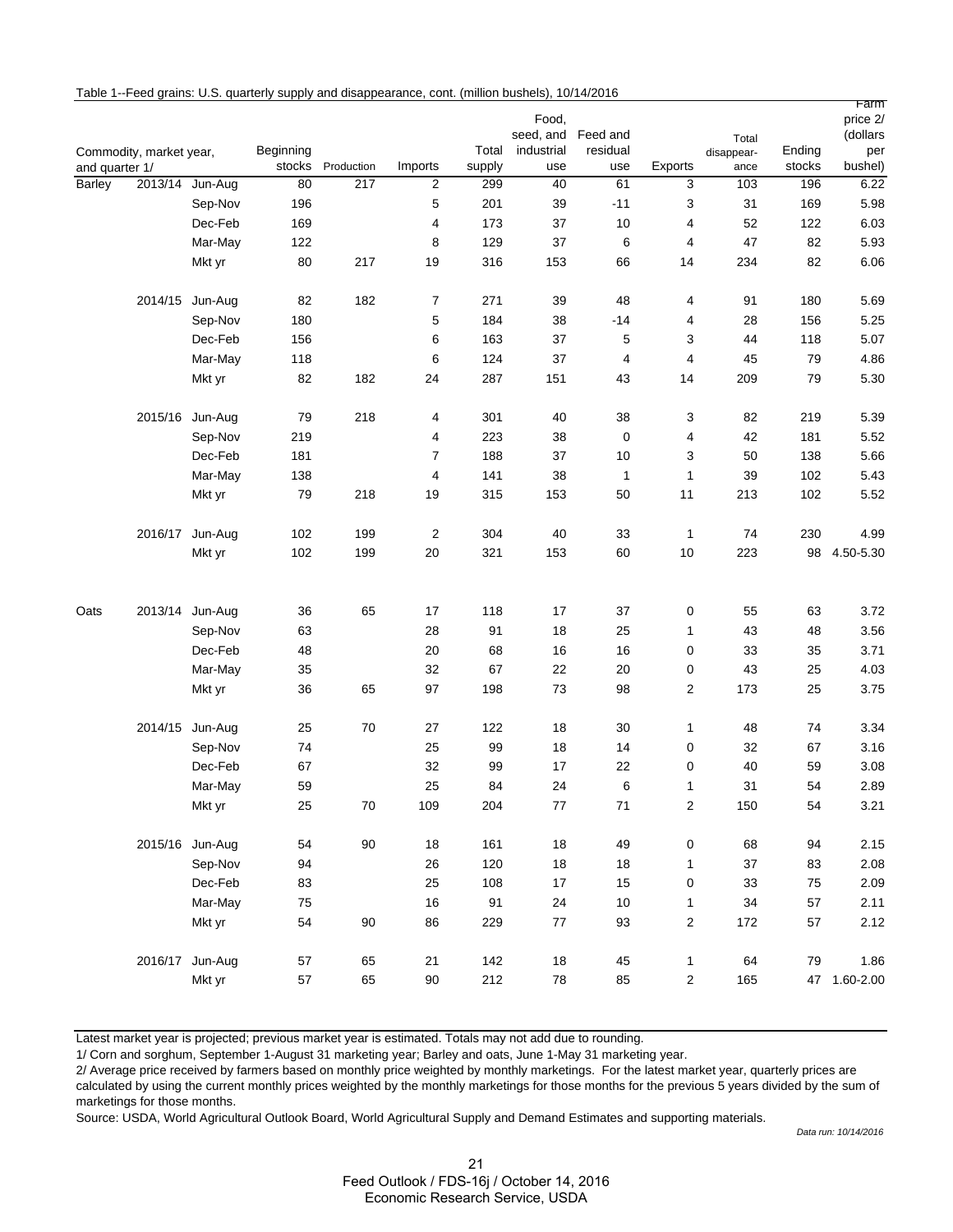| Table 2--Feed and residual use of wheat and coarse grains, 10/14/2016 |  |  |  |  |
|-----------------------------------------------------------------------|--|--|--|--|
|-----------------------------------------------------------------------|--|--|--|--|

|         | Market year and<br>quarter 1/ |       | Sorghum<br>(million<br>metric tons) | Barley<br>(million<br>metric tons) | Oats<br>(million<br>metric tons) | Feed grains<br>(million<br>metric tons) | Wheat<br>(million<br>metric tons) | Energy feeds<br>(million<br>metric tons) | consuming<br>animal units<br>(millions) | Liiciyy iccus<br>per grain<br>consuming<br>animal unit |
|---------|-------------------------------|-------|-------------------------------------|------------------------------------|----------------------------------|-----------------------------------------|-----------------------------------|------------------------------------------|-----------------------------------------|--------------------------------------------------------|
| 2014/15 | Q1 Sep-Nov                    | 56.5  | 3.8                                 | $-0.3$                             | 0.3                              | 60.3                                    | $-2.5$                            | 57.8                                     |                                         |                                                        |
|         | Q2 Dec-Feb                    | 36.7  | 0.1                                 | 0.1                                | 0.4                              | 37.3                                    | 0.2                               | 37.5                                     |                                         |                                                        |
|         | Q3 Mar-May                    | 28.1  | $-0.4$                              | 0.1                                | 0.2                              | 27.9                                    | $-1.6$                            | 26.4                                     |                                         |                                                        |
|         | Q4 Jun-Aug                    | 13.7  | $-1.4$                              | 0.8                                | 0.8                              | 13.9                                    | 8.1                               | 22.0                                     |                                         |                                                        |
|         | MY Sep-Aug                    | 135.0 | 2.1                                 | 0.7                                | 1.6                              | 139.4                                   | 4.2                               | 143.6                                    | 92.3                                    | 1.6                                                    |
| 2015/16 | Q1 Sep-Nov                    | 55.2  | 4.1                                 | 0.0                                | 0.3                              | 59.6                                    | $-2.9$                            | 56.7                                     |                                         |                                                        |
|         | Q2 Dec-Feb                    | 36.9  | $-0.3$                              | 0.2                                | 0.3                              | 37.1                                    | $-0.0$                            | 37.1                                     |                                         |                                                        |
|         | Q3 Mar-May                    | 23.8  | $-0.1$                              | 0.0                                | 0.2                              | 23.8                                    | $-1.0$                            | 22.8                                     |                                         |                                                        |
|         | Q4 Jun-Aug                    | 16.0  | $-1.0$                              | 0.7                                | 0.7                              | 16.4                                    | 7.6                               | 24.0                                     |                                         |                                                        |
|         | MY Sep-Aug                    | 131.9 | 2.6                                 | 1.0                                | 1.5                              | 137.0                                   | 3.6                               | 140.6                                    | 93.8                                    | 1.5                                                    |
| 2016/17 | MY Sep-Aug                    | 143.5 | 2.3                                 | 1.5                                | 1.4                              | 148.7                                   | 8.5                               | 157.2                                    | 95.5                                    | 1.6                                                    |

1/ Corn and sorghum, September 1-August 31 marketing year; Barley and oats, June 1-May 31 marketing year.

Source: USDA, World Agricultural Outlook Board, World Agricultural Supply and Demand Estimates and supporting materials.

| Table 3--Cash feed grain prices, 10/14/2016 |         |                      |         |                 |                      |                |                          |         |
|---------------------------------------------|---------|----------------------|---------|-----------------|----------------------|----------------|--------------------------|---------|
|                                             |         | Corn, No. 2 yellow,  |         |                 | Corn, No. 2 yellow,  |                | Sorghum, No. 2           |         |
| Mkt year                                    |         | Central IL           |         |                 | Gulf ports, LA       | yellow,        |                          |         |
| and                                         |         | (dollars per bushel) |         |                 | (dollars per bushel) | Gulf ports, LA |                          |         |
| month 1/                                    | 2014/15 | 2015/16              | 2016/17 | 2014/15         | 2015/16              | 2016/17        | 2014/15                  | 2015/16 |
| Sep                                         | 3.16    | 3.55                 | 3.09    | 4.14            | 4.22                 | 3.78           | 7.91                     | 8.08    |
| Oct                                         | 3.09    | 3.67                 |         | 4.15            | 4.36                 |                | 8.52                     | 8.23    |
| Nov                                         | 3.45    | 3.62                 |         | 4.54            | 4.22                 |                | 9.04                     | 7.89    |
| Dec                                         | 3.75    | 3.62                 |         | 4.55            | 4.17                 |                | 9.85                     |         |
| Jan                                         | 3.67    | 3.55                 |         | 4.44            | 4.09                 |                | 10.41                    |         |
| Feb                                         | 3.65    | 3.56                 |         | 4.41            | 4.06                 |                | 10.70                    |         |
| Mar                                         | 3.66    | 3.54                 |         | 4.43            | 4.05                 |                |                          |         |
| Apr                                         | 3.59    | 3.61                 |         | 4.38            | 4.17                 |                | 9.97                     |         |
| May                                         | 3.49    | 3.74                 |         | 4.23            | 4.30                 |                | 7.44                     |         |
| Jun                                         | 3.52    | 3.91                 |         | 4.24            | 4.62                 |                |                          |         |
| Jul                                         | 3.85    | 3.28                 |         | 4.56            | 4.11                 |                |                          |         |
| Aug                                         | 3.51    | 3.09                 |         | 4.14            | 3.82                 |                | 8.09                     |         |
| Mkt year                                    | 3.53    | 3.56                 |         | 4.35            | 4.18                 |                | 9.10                     | 8.07    |
|                                             |         | Barley, No. 2 feed,  |         | Barley, No. 3   |                      |                | Oats, No. 2 white heavy, |         |
|                                             |         | Minneapolis, MN      |         | malting,        |                      |                | Minneapolis, MN          |         |
|                                             |         | (dollars per bushel) |         | Minneapolis, MN |                      |                | (dollars per bushel)     |         |
|                                             | 2014/15 | 2015/16              | 2016/17 | 2014/15         | 2015/16              | 2014/15        | 2015/16                  | 2016/17 |
| Jun                                         | 3.49    | 2.59                 | 2.36    | 5.71            |                      | 3.88           | 2.89                     | 2.58    |
| Jul                                         | 3.01    | 2.70                 | 2.33    | 5.62            |                      | 3.85           | 2.82                     | 2.61    |
| Aug                                         | 2.58    | 2.41                 | 2.08    | 5.79            |                      | 3.83           | 2.63                     | 2.34    |
| Sep                                         | 2.30    | 2.39                 | 1.95    | 5.98            | 4.95                 | 3.86           | 2.70                     | 2.29    |
| Oct                                         | 2.44    | 2.57                 |         | 7.28            | 4.95                 | 3.68           | 2.58                     |         |
| Nov                                         | 2.48    | 2.60                 |         | 7.35            |                      | 3.53           | 2.67                     |         |
| Dec                                         | 2.68    | 2.60                 |         | 7.35            |                      | 3.49           | 2.64                     |         |
| Jan                                         | 2.79    | 2.58                 |         | 7.10            |                      | 3.26           | 2.60                     |         |
| Feb                                         | 2.73    | 2.50                 |         | 6.75            |                      | 3.11           | 2.60                     |         |
| Mar                                         | 2.75    | 2.46                 |         |                 |                      | 3.14           | 2.43                     |         |
| Apr                                         | 2.81    | 2.45                 |         | 6.35            |                      | 2.94           | 2.49                     |         |
| May                                         | 2.76    | 2.44                 |         | 6.23            |                      | 2.75           | 2.49                     |         |
| Mkt year                                    | 2.74    | 2.52                 |         | 6.50            | 4.95                 | 3.44           | 2.63                     |         |

1/ Corn and sorghum, September 1-August 31 marketing year; Barley and oats, June 1-May 31 marketing year. Simple average of monthly prices for the marketing year.

Source: USDA, Agricultural Marketing Service, http://marketnews.usda.gov/portal/lg.

*Data run: 10/14/2016*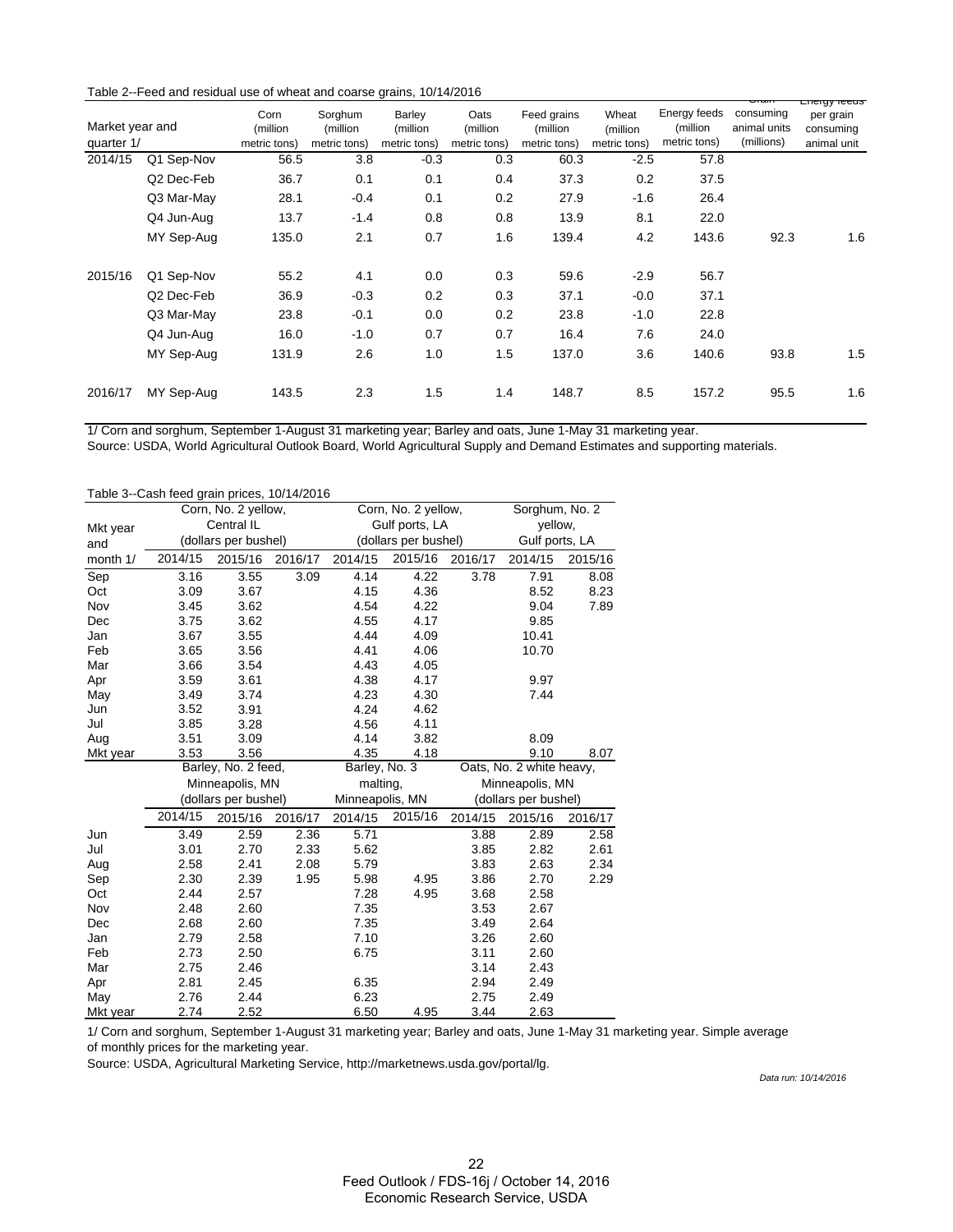#### Table 4--Selected feed and feed byproduct prices (dollars per ton), 10/14/2016

| Mkt year<br>and month |                     | Soybean meal,<br>high protein,<br>Central Illinois, IL |                          | Cottonseed meal,<br>41% solvent,<br>Memphis, TN |         |                 | Corn gluten feed,<br>21% protein,<br>Midwest |          |                  | Corn gluten meal,<br>60% protein,<br>Midwest |         |         |
|-----------------------|---------------------|--------------------------------------------------------|--------------------------|-------------------------------------------------|---------|-----------------|----------------------------------------------|----------|------------------|----------------------------------------------|---------|---------|
| 1/                    | 2013/14             | 2014/15                                                | 2015/16                  | 2013/14                                         | 2014/15 | 2015/16         | 2013/14                                      | 2014/15  | 2015/16          | 2013/14                                      | 2014/15 | 2015/16 |
| Oct                   | 443.63              | 381.50                                                 | 327.97                   | 355.00                                          | 346.88  | 292.50          | 157.50                                       | 90.13    | 96.00            | 601.25                                       | 549.38  | 509.38  |
| Nov                   | 451.13              | 441.40                                                 | 308.60                   | 345.00                                          | 313.13  | 291.88          | 158.38                                       | 105.13   | 109.63           | 631.25                                       | 581.88  | 477.50  |
| Dec                   | 498.31              | 431.74                                                 | 289.78                   | 401.88                                          | 334.38  | 265.00          | 168.00                                       | 143.30   | 113.13           | 638.13                                       | 613.50  | 482.25  |
| Jan                   | 479.54              | 380.03                                                 | 279.57                   | 378.34                                          | 313.75  | 248.75          | 165.00                                       | 135.25   | 109.63           | 625.00                                       | 632.50  | 452.50  |
| Feb                   | 509.25              | 370.39                                                 | 273.61                   | 388.75                                          | 302.50  | 238.13          | 167.50                                       | 117.25   | 102.38           | 668.13                                       | 631.25  | 457.50  |
| Mar                   | 497.82              | 357.83                                                 | 276.23                   | 401.25                                          | 310.50  | 216.50          | 177.63                                       | 107.20   | 87.00            | 744.38                                       | 613.00  | 445.50  |
| Apr                   | 514.01              | 336.61                                                 | 303.81                   | 405.50                                          | 288.13  | 207.50          | 166.60                                       | 83.13    | 73.25            | 784.00                                       | 575.63  | 434.00  |
| May                   | 519.38              | 320.23                                                 | 376.36                   | 416.88                                          | 274.38  | 242.50          | 157.00                                       | 72.25    | 87.00            | 761.25                                       | 549.38  | 464.10  |
| Jun                   | 501.72              | 335.03                                                 | 408.58                   | 412.50                                          | 281.00  | 284.00          | 131.88                                       | 74.40    | 107.13           | 694.50                                       | 571.60  | 568.13  |
| Jul                   | 450.79              | 375.48                                                 | 371.49                   | 359.50                                          | 299.38  | 280.00          | 113.70                                       | 91.25    | 95.01            | 574.00                                       | 560.00  | 573.13  |
| Aug                   | 490.33              | 357.85                                                 | 340.80                   | 310.00                                          | 295.63  | 280.00          | 109.25                                       | 88.75    | 90.30            | 572.88                                       | 550.63  | 507.20  |
| Sep                   | 525.72              | 333.63                                                 | 337.95                   | 360.63                                          | 293.50  |                 | 98.70                                        | 95.50    | 85.38            | 587.50                                       | 525.00  | 469.38  |
| Mkt yr                | 490.13              | 368.48                                                 | 324.56                   | 377.93                                          | 304.43  | 258.80          | 147.59                                       | 100.29   | 96.32            | 656.86                                       | 579.48  | 486.71  |
|                       |                     |                                                        |                          |                                                 |         |                 |                                              |          | Alfalfa hay,     |                                              |         |         |
|                       | Meat and bone meal, |                                                        | Distillers dried grains, |                                                 |         |                 | Wheat middlings,                             |          | weighted-average |                                              |         |         |
|                       | <b>Central US</b>   |                                                        | Central Illinois, IL     |                                                 |         | Kansas City, MO |                                              |          | farm price 2/    |                                              |         |         |
|                       | 2013/14             | 2014/15                                                | 2015/16                  | 2013/14                                         | 2014/15 | 2015/16         | 2013/14                                      | 2014/15  | 2015/16          | 2014/15                                      | 2015/16 |         |
| Oct                   | 385.53              | 385.00                                                 | 291.88                   | 216.50                                          | 96.00   | 123.13          | 153.37                                       | 111.48   | 105.93           | 193.00                                       | 155.00  |         |
| Nov                   | 410.95              | 383.79                                                 | 266.25                   | 217.13                                          | 113.13  | 132.63          | 138.69                                       | 106.87   | 106.53           | 182.00                                       | 147.00  |         |
| Dec                   | 459.57              | 424.22                                                 | 221.67                   | 220.50                                          | 159.30  | 133.13          | 198.00                                       | 135.83   | 99.55            | 180.00                                       | 149.00  |         |
| Jan                   | 456.88              | 382.49                                                 | 200.13                   | 200.00                                          | 186.50  | 132.50          | 151.62                                       | 140.93   | 104.16           | 170.00                                       | 141.00  |         |
| Feb                   | 438.75              | 370.63                                                 | 193.75                   | 214.38                                          | 187.13  | 136.63          | 150.24                                       | 124.85   | 97.89            | 167.00                                       | 137.00  |         |
| Mar                   | 501.25              | 376.00                                                 | 261.00                   | 245.00                                          | 189.50  | 134.50          | 156.62                                       | 1,118.55 | 68.64            | 169.00                                       | 139.00  |         |
| Apr                   | 560.00              | 390.63                                                 | 316.25                   | 243.50                                          | 191.00  | 122.38          | 133.38                                       | 81.93    | 65.12            | 175.00                                       | 154.00  |         |
| May                   | 516.25              | 368.75                                                 | 310.10                   | 222.75                                          | 178.50  | 141.10          | 131.07                                       | 64.25    | 60.72            | 187.00                                       | 147.00  |         |
| Jun                   | 506.88              | 313.50                                                 | 345.00                   | 184.50                                          | 157.50  | 170.50          | 102.43                                       | 60.27    | 57.94            | 178.00                                       | 142.00  |         |
| Jul                   | 489.83              | 333.75                                                 | 381.67                   | 148.00                                          | 153.50  | 149.38          | 70.36                                        | 77.96    | 61.48            | 172.00                                       | 140.00  |         |
| Aug                   | 464.37              | 388.75                                                 | 347.00                   | 116.88                                          | 115.13  | 130.90          | 81.24                                        | 92.72    | 60.61            | 161.00                                       | 138.00  |         |
| Sep                   | 435.00              | 344.00                                                 | 285.63                   | 123.00                                          | 139.30  | 127.75          | 106.62                                       | 112.67   | 64.43            | 160.00                                       |         |         |
| Mkt yr                | 468.77              | 371.79                                                 | 285.03                   | 196.01                                          | 155.54  | 136.21          | 131.14                                       | 185.69   | 79.42            | 196.00                                       | 158.00  |         |

1/ October 1-September 30 except for hay. Simple average of monthly prices for the marketing year except for hay.

Source: USDA, Agricultural Marketing Service, http://marketnews.usda.gov/portal/lg, and USDA, National Agricultural Statistics Service, http://www.nass.usda.gov/Data\_and\_Statistics/Quick\_Stats/index.asp.

#### Table 5--Corn: Food, seed, and industrial use (million bushels), 10/14/2016

|                     |                        |               |             |        |             | Alcohol for        |             |       |                |
|---------------------|------------------------|---------------|-------------|--------|-------------|--------------------|-------------|-------|----------------|
|                     |                        | High-fructose |             |        |             | beverages          | Cereals and |       | Total food,    |
|                     |                        | corn syrup    | Glucose and |        | Alcohol for | and                | other       |       | seed, and      |
| Mkt year and gtr 1/ |                        | (HFCS)        | dextrose    | Starch |             | fuel manufacturing | products    | Seed  | industrial use |
| 2014/15             | Q1 Sep-Nov             | 116.78        | 74.64       | 62.41  | 1,276.24    | 34.52              | 50.11       | 0.00  | 1,614.69       |
|                     | Q <sub>2</sub> Dec-Feb | 110.32        | 71.95       | 59.76  | 1,293.93    | 36.18              | 49.95       | 0.00  | 1,622.10       |
|                     | Q3 Mar-May             | 123.73        | 77.29       | 50.18  | 1,294.53    | 37.85              | 50.47       | 27.72 | 1,661.77       |
|                     | Q4 Jun-Aug             | 128.08        | 75.96       | 43.19  | 1,335.39    | 33.64              | 50.68       | 1.54  | 1,668.46       |
|                     | MY Sep-Aug             | 478.91        | 299.83      | 215.53 | 5,200.09    | 142.19             | 201.21      | 29.26 | 6,567.02       |
| 2015/16             | Q1 Sep-Nov             | 110.81        | 72.34       | 62.30  | 1,300.20    | 34.89              | 50.62       | 0.00  | 1,631.16       |
|                     | Q2 Dec-Feb             | 115.06        | 70.21       | 59.91  | 1,313.32    | 36.58              | 50.43       | 0.00  | 1,645.49       |
|                     | Q3 Mar-May             | 124.73        | 77.13       | 59.70  | 1,251.13    | 38.27              | 50.92       | 27.93 | 1,629.80       |
|                     | Q4 Jun-Aug             | 119.40        | 80.32       | 38.10  | 1,341.42    | 33.27              | 51.13       | 2.63  | 1,666.26       |
|                     | MY Sep-Aug             | 470.00        | 300.00      | 220.00 | 5,206.06    | 143.00             | 203.10      | 30.56 | 6,572.72       |
| 2016/17             | MY Sep-Aug             | 470.00        | 310.00      | 220.00 | 5,275.00    | 144.00             | 202.10      | 28.80 | 6,649.90       |

1/ September-August. Latest data may be preliminary or projected.

Source: Calculated by USDA, Economic Research Service.

*Date run: 10/14/2016*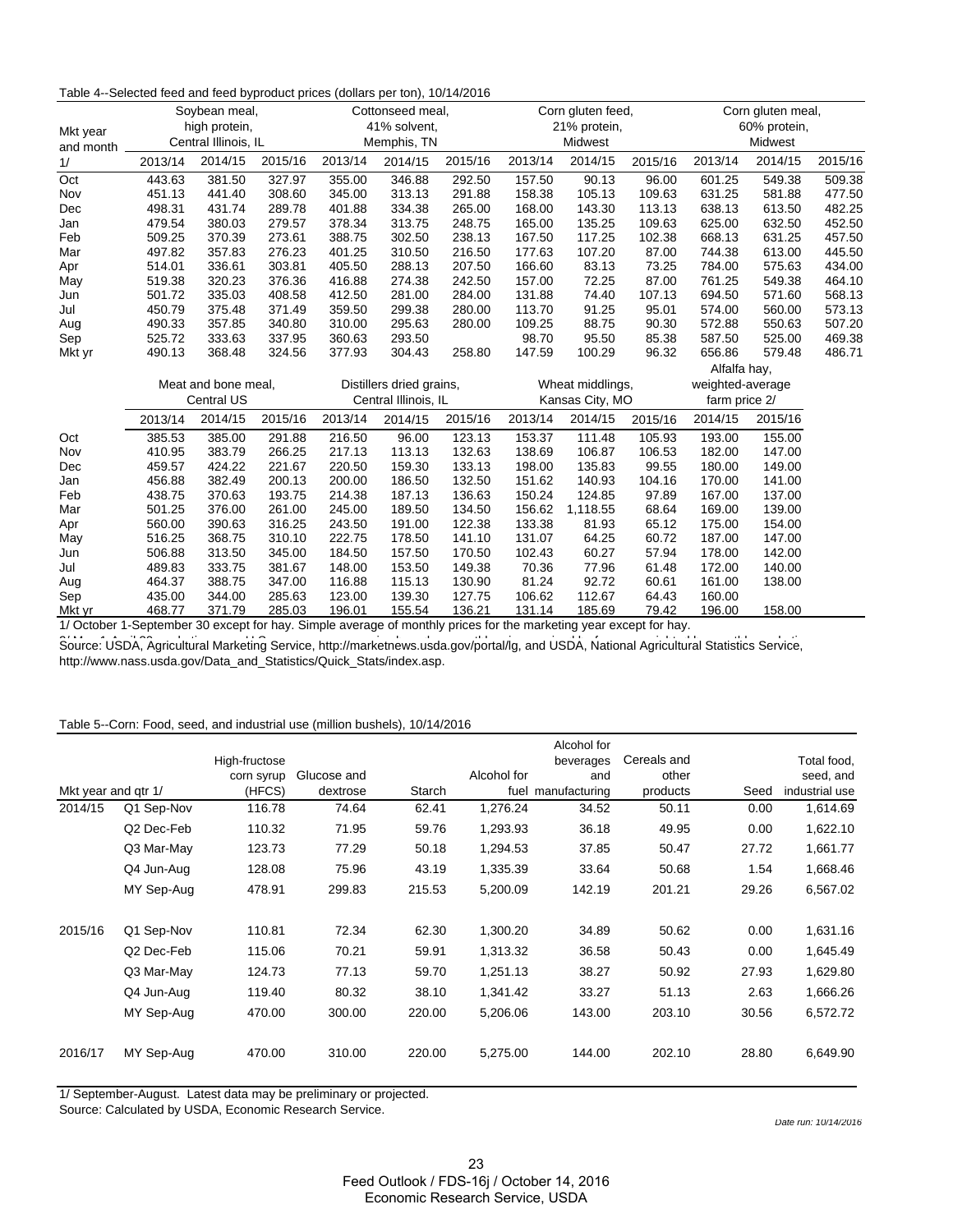| Table 6--Wholesale corn milling product and byproduct prices, 10/14/2016 |  |  |  |
|--------------------------------------------------------------------------|--|--|--|
|--------------------------------------------------------------------------|--|--|--|

| Corn meal, yellow,<br>Chicago, IL<br>(dollars per cwt)<br>Mkt year and |         | Corn meal, yellow,<br>New York, NY<br>(dollars per cwt) |         | Corn starch,<br>Midwest 3/<br>(dollars per cwt) |         | Dextrose,<br>Midwest<br>(cents per pound) |         | High-fructose corn<br>syrup (42%),<br><b>Midwest</b><br>(cents per pound) |         |         |
|------------------------------------------------------------------------|---------|---------------------------------------------------------|---------|-------------------------------------------------|---------|-------------------------------------------|---------|---------------------------------------------------------------------------|---------|---------|
| month 1/                                                               | 2015/16 | 2016/17                                                 | 2015/16 | 2016/17                                         | 2015/16 | 2016/17                                   | 2015/16 | 2016/17                                                                   | 2015/16 | 2016/17 |
| Sep                                                                    | 17.80   | 16.71                                                   | 19.47   | 18.38                                           | 14.20   | 13.21                                     | 37.00   | 39.00                                                                     | 23.25   | 26.75   |
| Oct                                                                    | 17.96   |                                                         | 19.63   |                                                 | 14.29   |                                           | 37.00   |                                                                           | 23.25   |         |
| Nov                                                                    | 17.53   |                                                         | 19.20   |                                                 | 14.95   |                                           | 37.00   |                                                                           | 23.25   |         |
| Dec                                                                    | 17.50   |                                                         | 19.17   |                                                 | 14.80   |                                           | 37.00   |                                                                           | 23.25   |         |
| Jan                                                                    | 17.42   |                                                         | 19.09   |                                                 | 14.62   |                                           | 39.00   |                                                                           | 26.75   |         |
| Feb                                                                    | 17.44   |                                                         | 19.11   |                                                 | 14.35   |                                           | 39.00   |                                                                           | 26.75   |         |
| Mar                                                                    | 17.13   |                                                         | 18.92   |                                                 | 14.71   |                                           | 39.00   |                                                                           | 26.75   |         |
| Apr                                                                    | 17.70   |                                                         | 19.37   |                                                 | 14.71   |                                           | 39.00   |                                                                           | 26.75   |         |
| May                                                                    | 18.21   |                                                         | 19.88   |                                                 | 15.10   |                                           | 39.00   |                                                                           | 26.75   |         |
| Jun                                                                    | 18.27   |                                                         | 19.94   |                                                 | 15.40   |                                           | 39.00   |                                                                           | 26.75   |         |
| Jul                                                                    | 17.03   |                                                         | 18.70   |                                                 | 15.43   |                                           | 39.00   |                                                                           | 26.75   |         |
| Aug                                                                    | 16.64   |                                                         | 18.31   |                                                 | 13.63   |                                           | 39.00   |                                                                           | 26.75   |         |
| Mkt year 2/<br>$\cdot$ $\sim$ $\cdot$                                  | 17.55   | $\cdots$                                                | 19.23   |                                                 | 14.68   |                                           | 38.33   |                                                                           | 25.58   |         |

1/ September-August. Latest month is preliminary.

2/ Simple average of monthly prices for the marketing year.

3/ Bulk-industrial, unmodified.

Source: Milling and Baking News, except for corn starch which is from private industry.

*Date run: 10/14/2016*

#### Table 7--U.S. feed grain imports by selected sources (1,000 metric tons) 1/, 10/14/2016

|                           |                     | ---------- 2014/15 ---------- |         | ---------- 2015/16 ---------- | 2016/17     |             |
|---------------------------|---------------------|-------------------------------|---------|-------------------------------|-------------|-------------|
| Import and country/region |                     | Mkt year                      | Jun-Aug | Mkt year                      | Jun-Aug     | Jun-Aug     |
| Oats                      | Canada              | 1,731                         | 420     | 1,379                         | 294         | 346         |
|                           | Sweden              | 72                            |         | 62                            |             |             |
|                           | Finland             | 62                            | 40      | 34                            | 18          | 10          |
|                           | All other countries | 12                            | 5       | $\mathbf 0$                   | 0           | $\mathbf 0$ |
|                           | Total 2/            | 1,876                         | 464     | 1,475                         | 312         | 357         |
| Malting barley            | Canada              | 334                           | 102     | 283                           | 54          | 17          |
|                           | All other countries | 28                            | 0       | 0                             | $\mathbf 0$ | 17          |
|                           | Total 2/            | 362                           | 102     | 284                           | 54          | 34          |
| Other barley 3/           | Canada              | 147                           | 50      | 116                           | 33          | 17          |
|                           | All other countries | 4                             | 1       | 4                             | 1           | 1           |
|                           | Total 2/            | 152                           | 51      | 119                           | 34          | 17          |

1/ Grain only. Market year (June-May) and market year to date.

2/ Totals may not add due to rounding.

3/ Grain for purposes other than malting, such as feed and seed use.

Source: U.S. Department of Commerce, Bureau of the Census, Foreign Trade Statistics.

*Date run: 10/14/2016*